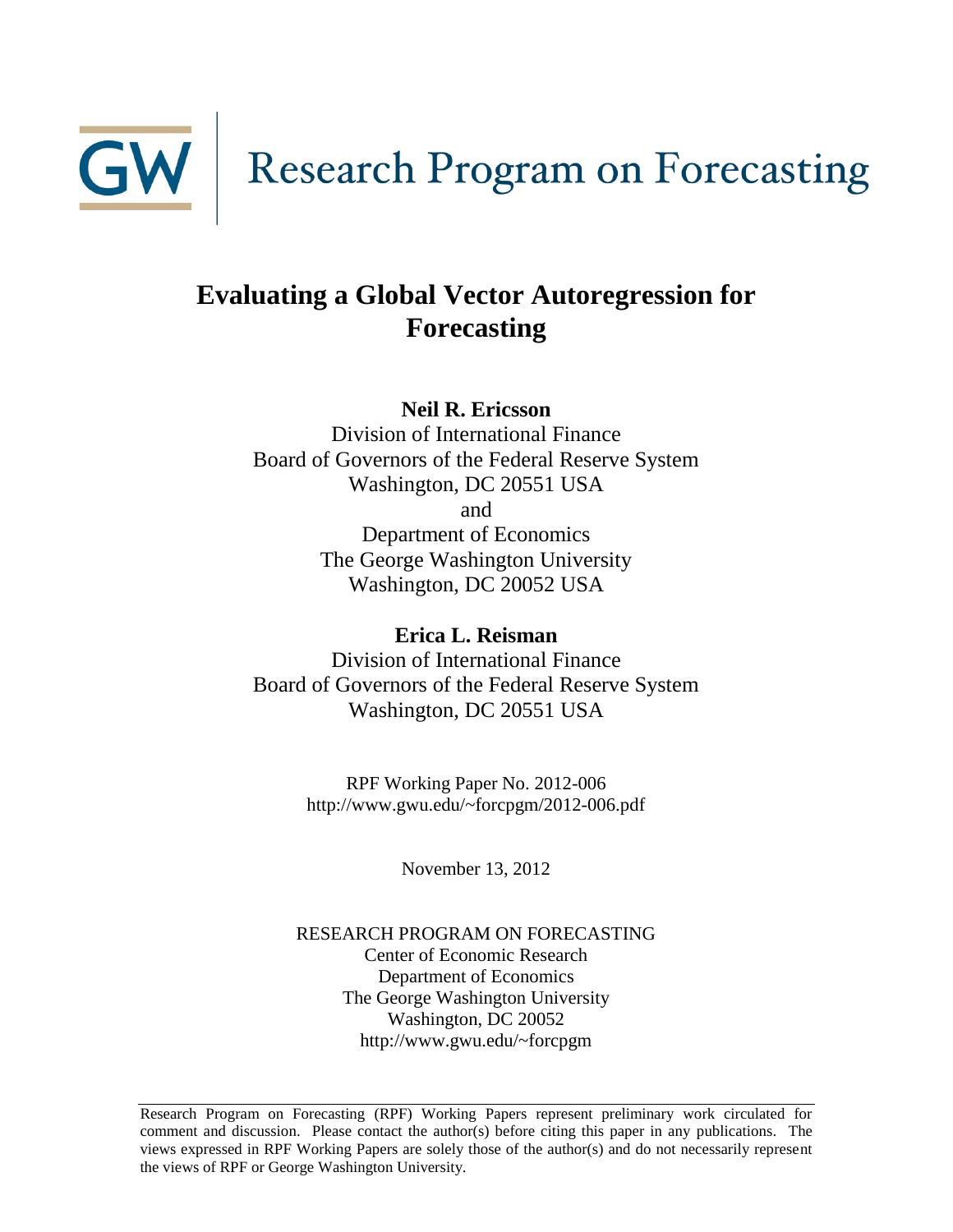## **Evaluating a Global Vector Autoregression for Forecasting**

Neil R. Ericsson and Erica L. Reisman\*

**Abstract**: Global vector autoregressions (GVARs) have several attractive features: multiple potential channels for the international transmission of macroeconomic and financial shocks, a standardized economically appealing choice of variables for each country or region examined, systematic treatment of long-run properties through cointegration analysis, and flexible dynamic specification through vector error correction modeling. Pesaran, Schuermann, and Smith (2009) generate and evaluate forecasts from a paradigm GVAR with 26 countries, based on Dées, di Mauro, Pesaran, and Smith (2007). The current paper empirically assesses the GVAR in Dées, di Mauro, Pesaran, and Smith (2007) with impulse indicator saturation (IIS)—a new generic procedure for evaluating parameter constancy, which is a central element in model-based forecasting. The empirical results indicate substantial room for an improved, more robust specification of that GVAR. Some tests are suggestive of how to achieve such improvements.

**Keywords**: cointegration, error correction, forecasting, GVAR, impulse indicator saturation, model design, model evaluation, model selection, parameter constancy, VAR.

## **JEL Classifications**: C32, F41.

\*Forthcoming in the *International Advances in Economic Research*. The first author is a staff economist in the Division of International Finance, Board of Governors of the Federal Reserve System, Washington, D.C. 20551 U.S.A. (ericsson@frb.gov) and a Research Professor in the Department of Economics, The George Washington University, Washington, D.C. 20052 U.S.A. (ericsson@gwu.edu); and the second author was a research assistant in the Division of International Finance, Board of Governors of the Federal Reserve System, Washington, D.C. 20551 U.S.A. (erica.reisman@gmail.com) at the time that this research was initially undertaken. The views in this paper are solely the responsibility of the authors and should not be interpreted as reflecting the views of the Board of Governors of the Federal Reserve System or of any other person associated with the Federal Reserve System. The authors are grateful to David Hendry, Jesper Lindé, Jaime Marquez, Filippo di Mauro, Hashem Pesaran, Tara Rice, and Vanessa Smith for helpful discussions and comments; and additionally to Vanessa Smith for invaluable guidance in replicating estimation results from Dées, di Mauro, Pesaran, and Smith (2007). All numerical results were obtained using PcGive Version 13.30 and Autometrics Version 1.5e in OxMetrics 6.30: see Doornik and Hendry (2009) and Doornik (2009).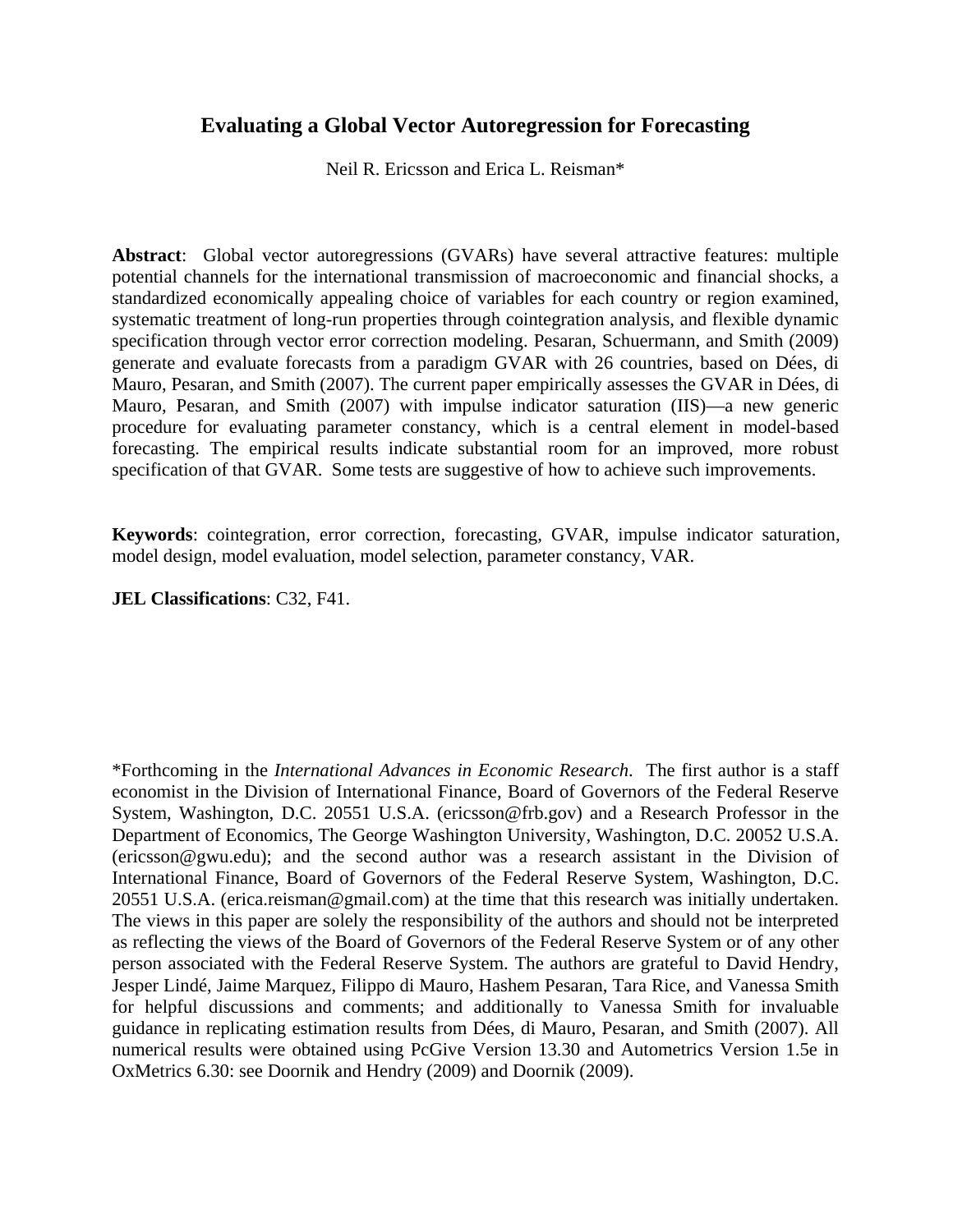### **Introduction**

The recent financial crisis and ensuing Great Recession have highlighted the importance and pervasiveness of international linkages in the world economy—and the importance of capturing those linkages in empirical macroeconomic models that are used for economic analysis, forecasting, and policy analysis. Pesaran, Schuermann, and Weiner (2004) propose and implement global vector autoregressions (or GVARs) as an ingenious approach for capturing international linkages between country- or region-specific error correction models. Dées, di Mauro, Pesaran, and Smith (2007) (hereafter DdPS) extend that work to a larger number of countries and regions; and Pesaran, Schuermann, and Smith (2009) assess the forecasting properties of the GVAR implemented in DdPS.

The GVAR methodology has several attractive features:

- a versatile structure for characterizing international macroeconomic and financial linkages though multiple channels,
- a standardized economically appealing choice of variables (both domestic and foreign) for each country or region,
- a systematic treatment of long-run properties through cointegration analysis, and
- flexible dynamic specification through vector error correction modeling.

These features are very appealing, and they balance naturally the roles of data and economic theory in empirical modeling. The GVAR explicitly aims to capture international economic linkages, especially linkages between the macroeconomic and financial sides of economies. Weak exogeneity plays an important role through allowing conditional subsystem analysis on a country-by-country basis. Data aggregation—empirically implemented but based on economic theory—achieves a high degree of parsimony in the estimated models.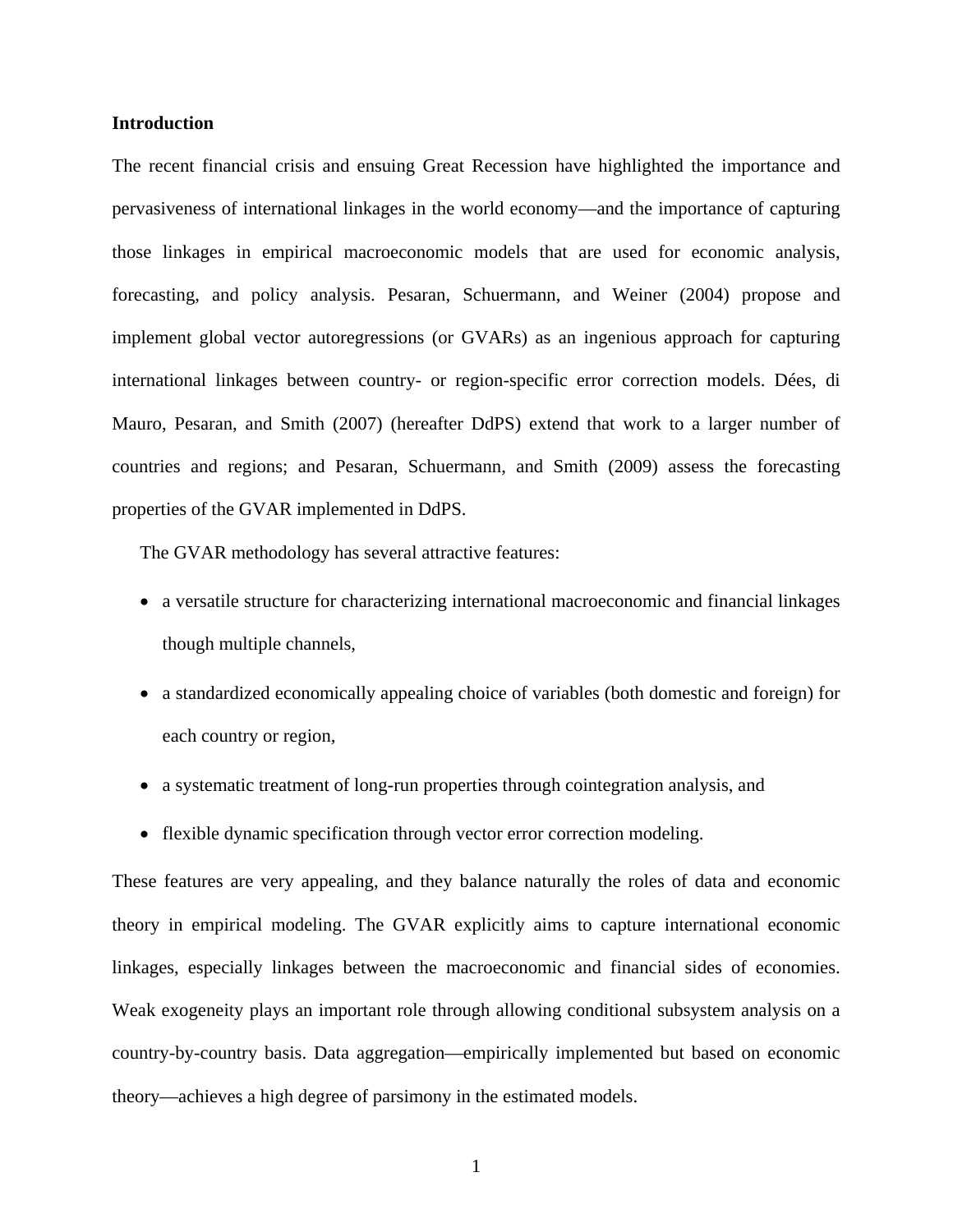The current paper re-examines some of the empirical underpinnings for global vector autoregressions, focusing on parameter constancy because of the intimate connections between it and forecast performance. To test parameter constancy, this paper uses impulse indicator saturation, which is a recent generic approach to evaluating constancy. The empirical results indicate substantial room for an improved, more robust specification of DdPS's GVAR; and some tests are suggestive of how to achieve such improvements. See Clements and Hendry (1998, 1999, 2002) and Hendry (2006) for discussions on the relationships between parameter constancy, forecast performance, and forecast failure.

In related work, Ericsson (2012) discusses the theory of reduction and exogeneity in the context of GVARs, thereby providing the background for tests of parameter constancy, data aggregation, and weak exogeneity in GVARs. Using those tests, Ericsson (2012) then evaluates the equations for the United States, the euro area, the United Kingdom, and China in DdPS's GVAR. Ericsson and Reisman (2012) provide parallel results for equations for all 26 countries in DdPS's GVAR.

This paper is organized as follows. The second section describes a prototypical GVAR and, in the context of that prototypical GVAR, summarizes the current approach taken to modeling GVARs, as developed in Pesaran, Schuermann, and Weiner (2004) and DdPS *inter alia*. The third section reviews the procedure for testing parameter constancy called impulse indicator saturation, which utilizes the computer-automated model selection algorithm in Autometrics. The fourth section empirically evaluates DdPS's GVAR for parameter constancy, using impulse indicator saturation. The final section concludes.

#### **The GVAR**

To motivate the use of GVARs in practice, this section describes a prototypical GVAR (first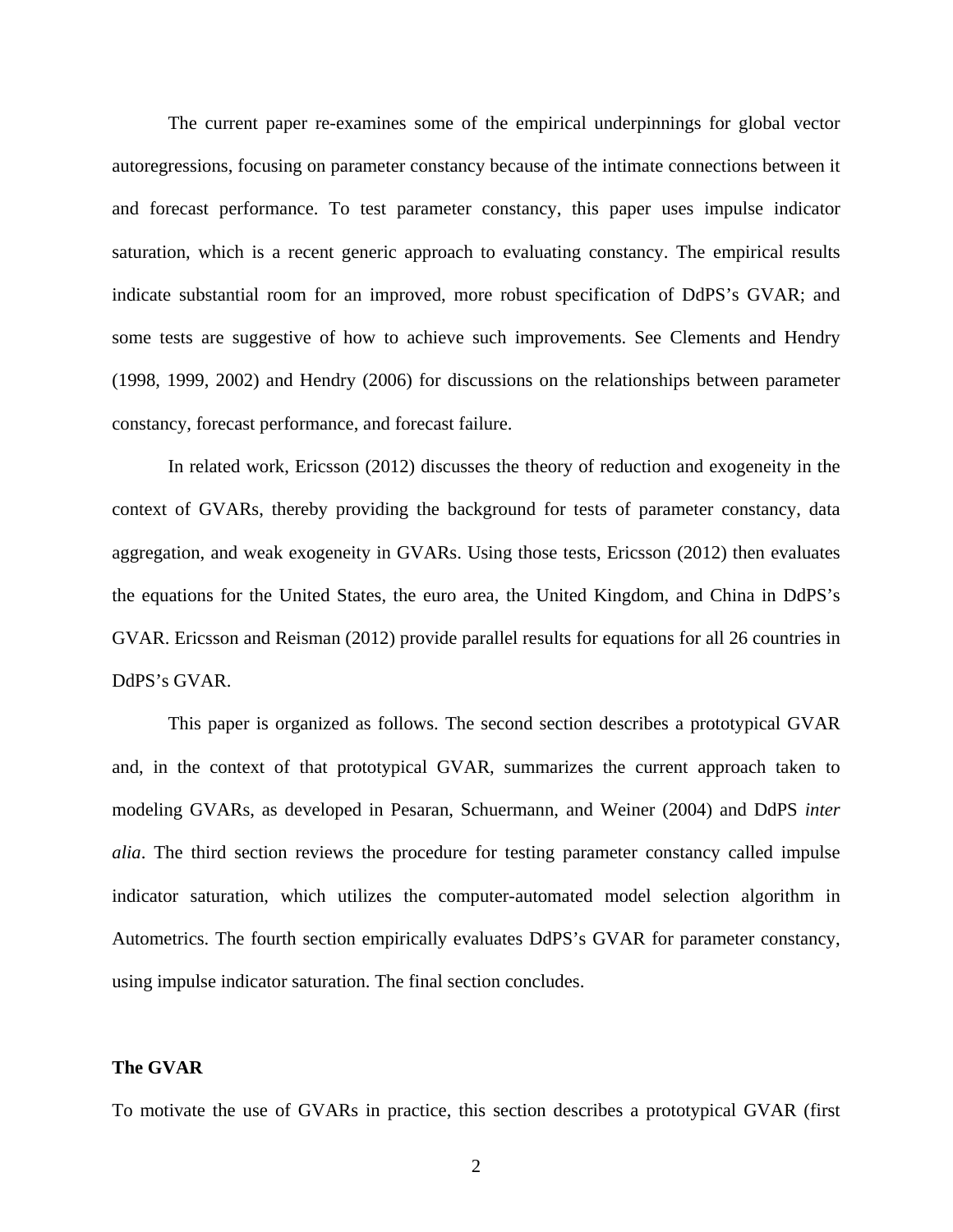subsection) and relates it to the GVAR in DdPS (second subsection).

The current approach to modeling GVARs has been developed in Pesaran, Schuermann, and Weiner (2004) and DdPS *inter alia*. For further research on GVARs, see Garratt, Lee, Pesaran, and Shin (2006); Pesaran and Smith (2006); Dées, Holly, Pesaran, and Smith (2007); Pesaran, Smith, and Smith (2007); Hieberta and Vansteenkiste (2009); Pesaran, Schuermann, and Smith (2009); Castrén, Dées, and Zaher (2010); Chudik and Pesaran (2011); and the comments and rejoinders to Pesaran, Schuermann, and Weiner (2004) and Pesaran, Schuermann, and Smith (2009). Juselius (1992) provides a conceptual precursor to GVARs in her sector-bysector analysis of the Danish economy to obtain multiple long-run feedbacks entering an equation for domestic inflation. Smith and Galesi (2011) have designed and documented an easyto-use Excel-based interface that accesses Matlab procedures to implement GVARs.

#### *A Prototypical GVAR*

This subsection describes a prototypical GVAR that has three countries, with two variables per country and a single lag on each variable in the underlying vector autoregression (VAR). For ease of exposition, global variables (such as oil prices) and deterministic variables (such as an intercept and trend) are ignored. This prototypical GVAR highlights key features that are important to the remainder of this paper. In the exposition below, this prototypical GVAR is considered first in its generic form, then in its error correction representation, then on a countryby-country basis, and finally on a variable-by-variable basis for each country. While the prototypical GVAR may well be unrealistically simple for empirical use, it conveys important aspects of the GVAR without undue algebraic complication, and it allows a straightforward description of the GVAR in DdPS. Ericsson (2012) provides a more complete description of the structure of GVARs, the notation used, and the underlying assumptions.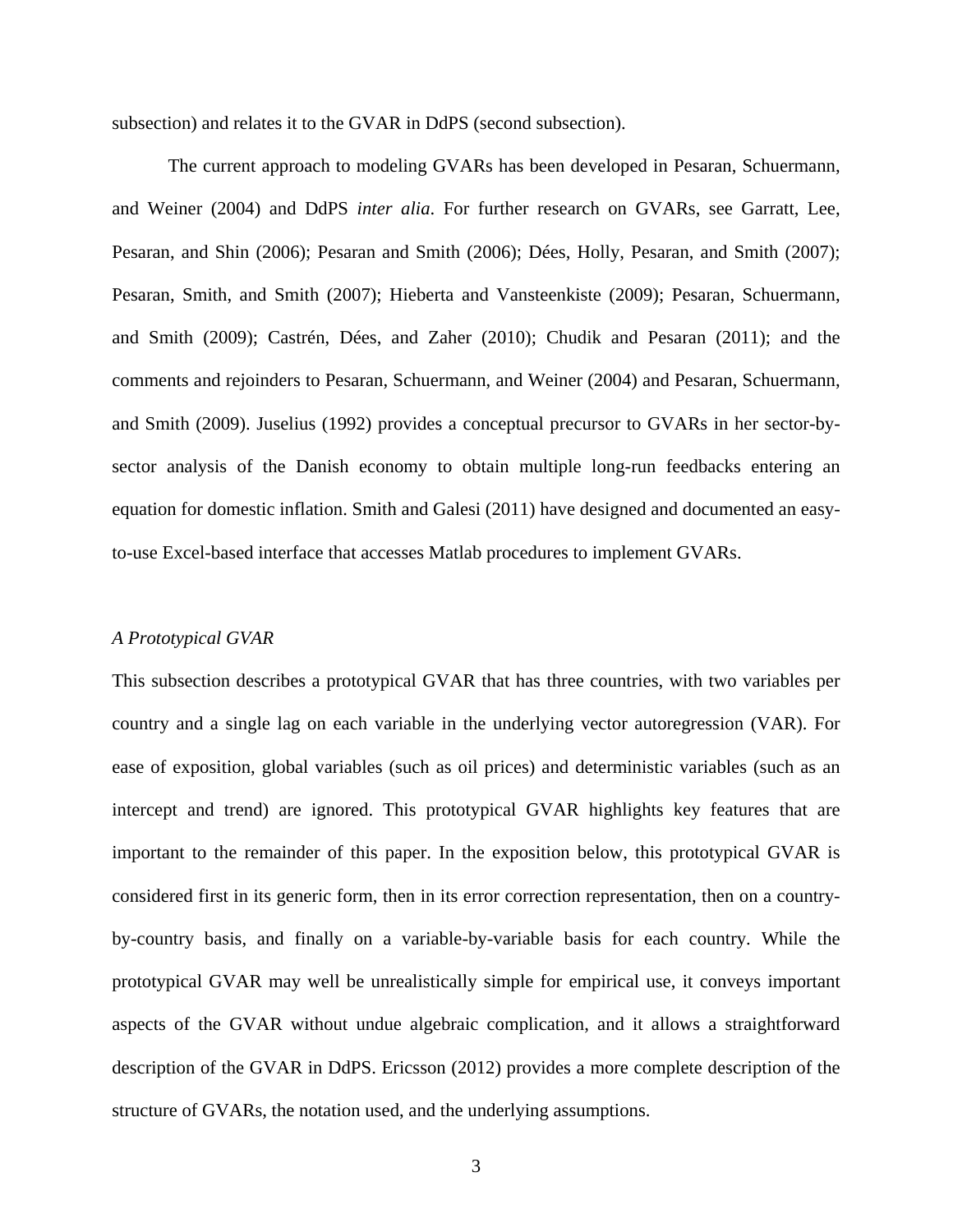The underlying VAR for the prototypical GVAR is:

(1) 
$$
x_{it} = A_{1i}x_{it-1} + A_{2i}x_{it}^* + A_{3i}x_{it-1}^* + u_{it},
$$

for  $i = 0,1,2$ , and  $t = 1,2,...,T$ , where i is the country index, t is the time index, T is the number of observations,  $x_{it}$  is the vector of domestic variables for country *i* at time *t*,  $x_{it}^*$  is the vector of corresponding foreign aggregates (i.e., foreign relative to country i) at time t,  $A_{1i}$  is the matrix of coefficients on the lagged domestic variables,  $A_{2i}$  and  $A_{3i}$  are the matrices of coefficients on the contemporaneous and lagged foreign aggregates, and  $u_{it}$  is the error term induced by having conditioned on those foreign variables. Empirically, one interesting triplet of countries is as follows: the United States ( $i = 0$ ), the euro area ( $i = 1$ ), and China ( $i = 2$ ). Each subsystem in (1) is also a VARX\* model—that is, a VAR model that conditions on a set of (assumed) exogenous variables and their lags.

In error correction representation, the prototypical GVAR in (1) is:

(2) 
$$
\Delta x_{it} = \Gamma_i \Delta x_{it}^* + \alpha_i \beta_i' (x_{it-1}'; x_{it-1}^*)' + u_{it},
$$

for  $i = 0,1,2$ , and  $t = 1,2,...,T$ , where  $\Delta$  is the difference operator,  $\Gamma_i$  is the matrix of coefficients on the change in contemporaneous foreign aggregates, and  $\alpha_i$  and  $\beta_i$  are the matrices of adjustment coefficients and cointegrating vectors for country *i*. The matrices  $\Gamma_i$ ,  $\alpha_i$ , and  $\beta_i$  in (2) are functions of the matrices  $A_{1i}$ ,  $A_{2i}$ , and  $A_{3i}$  in (1).

The explicit country-by-country structure of the GVAR in equation (2) is as follows:

(3) 
$$
\Delta x_{0t} = \Gamma_0 \Delta x_{0t}^* + \alpha_0 \beta_0' (x_{0t-1}' \cdot x_{0t-1}^*)' + u_{0t}
$$

$$
\Delta x_{1t} = \Gamma_1 \Delta x_{1t}^* + \alpha_1 \beta_1' (x_{1t-1}' \cdot x_{1t-1}^*)' + u_{1t}
$$

$$
\Delta x_{2t} = \Gamma_2 \Delta x_{2t}^* + \alpha_2 \beta_2' (x_{2t-1}' \cdot x_{2t-1}^*)' + u_{2t}.
$$

In equation (3), a country's domestic variables respond to the foreign aggregates and to lagged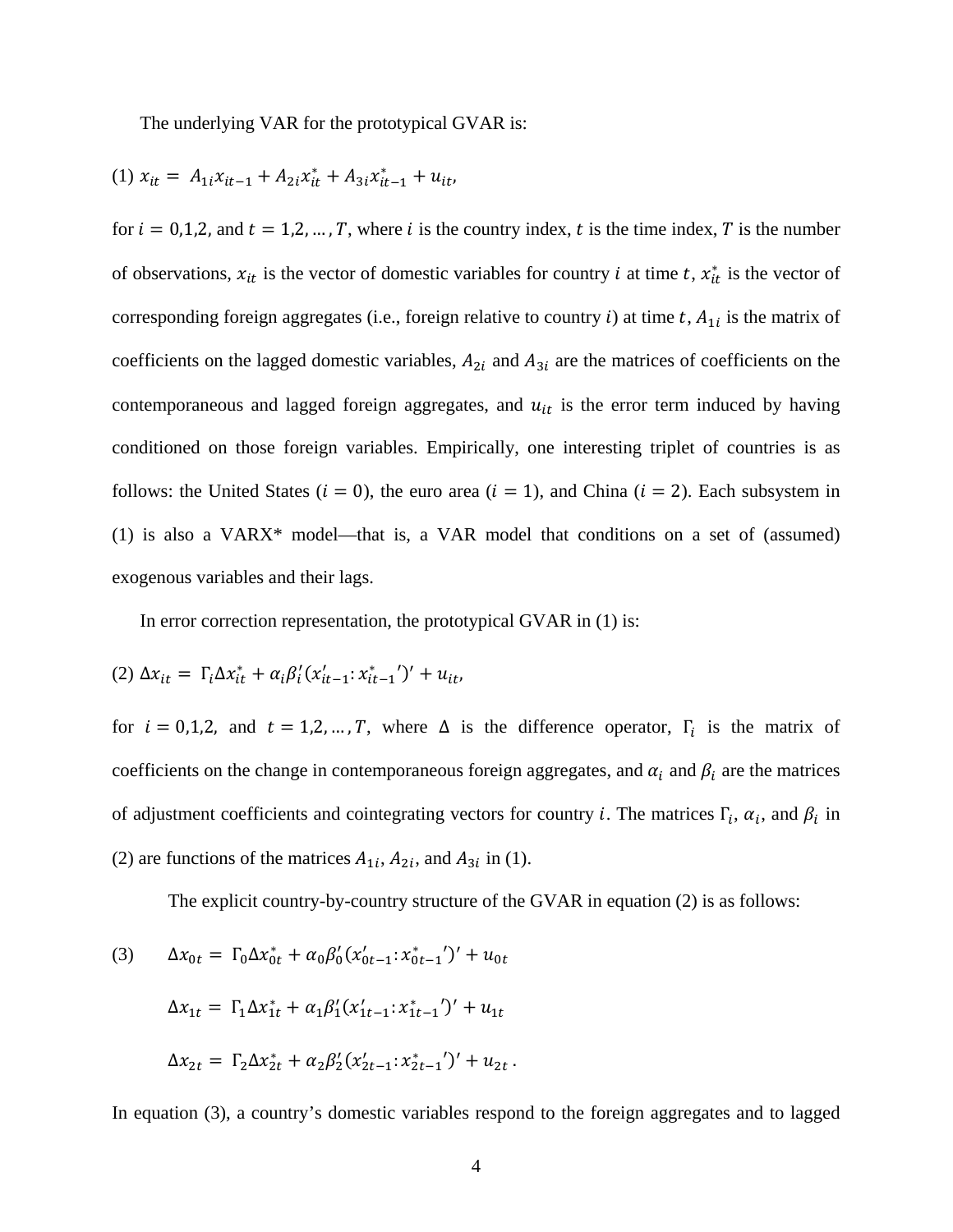disequilibria involving the domestic and foreign variables. Country 0's foreign aggregate  $x_{0t}^*$  is a weighted sum of  $x_{1t}$  and  $x_{2t}$ , which are the foreign variables for country 0. Likewise,  $x_{1t}^*$  is a weighted sum of  $x_{0t}$  and  $x_{2t}$ , and  $x_{2t}^*$  is a weighted sum of  $x_{0t}$  and  $x_{1t}$ . The weights might be chosen to reflect the relative economic importance of the foreign countries to the domestic country. So, the weights for one country's foreign aggregates need not (and generally would not) be the same as the weights for another country's foreign aggregates.

To further illuminate the structure of the GVAR, suppose that  $x_{it}$  in equation (3) comprises two variables:  $y_{it}$  (the log of country *i*'s real GDP), and  $\Delta p_{it}$  (country *i*'s CPI inflation). Because  $x_{it} = (y_{it} : \Delta p_{it})'$  and  $x_{it}^* = (y_{it}^* : \Delta p_{it}^*)'$ , equation (3) can thus be written explicitly in six equations.

(4) 
$$
\Delta y_{0t} = \Gamma_{0aa} \Delta y_{0t}^* + \Gamma_{0ab} \Delta^2 p_{0t}^* + \alpha_{0a} \beta_0' (y_0: \Delta p_0: y_0^* : \Delta p_0^*)'_{t-1} + u_{0at}
$$
  
\n
$$
\Delta^2 p_{0t} = \Gamma_{0ba} \Delta y_{0t}^* + \Gamma_{0bb} \Delta^2 p_{0t}^* + \alpha_{0b} \beta_0' (y_0: \Delta p_0: y_0^* : \Delta p_0^*)'_{t-1} + u_{0bt}
$$
\n
$$
\Delta y_{1t} = \Gamma_{1aa} \Delta y_{1t}^* + \Gamma_{1ab} \Delta^2 p_{1t}^* + \alpha_{1a} \beta_1' (y_1: \Delta p_1: y_1^* : \Delta p_1^*)'_{t-1} + u_{1at}
$$
\n
$$
\Delta^2 p_{1t} = \Gamma_{1ba} \Delta y_{1t}^* + \Gamma_{1bb} \Delta^2 p_{1t}^* + \alpha_{1b} \beta_1' (y_1: \Delta p_1: y_1^* : \Delta p_1^*)'_{t-1} + u_{1bt}
$$
\n
$$
\Delta y_{2t} = \Gamma_{2aa} \Delta y_{2t}^* + \Gamma_{2ab} \Delta^2 p_{2t}^* + \alpha_{2a} \beta_2' (y_2: \Delta p_2: y_2^* : \Delta p_2^*)'_{t-1} + u_{2at}
$$
\n
$$
\Delta^2 p_{2t} = \Gamma_{2ba} \Delta y_{2t}^* + \Gamma_{2bb} \Delta^2 p_{2t}^* + \alpha_{2b} \beta_2' (y_2: \Delta p_2: y_2^* : \Delta p_2^*)'_{t-1} + u_{2bt}
$$

The subscripts  $\alpha$  and  $\beta$  refer to the two variables  $\gamma$  and  $\Delta p$ . The GVAR itself is thus a vector error correction model in which the individual conditional error correction models for all of the countries are stacked, one on top of the other.

Consider the interpretation of (4). In the first equation of (4), the growth of GDP in country 0 depends on the growth of GDP and inflation in countries 1 and 2 through  $\Delta y_{0t}^*$  and  $\Delta^2 p_{0t}^*$ , and on lagged disequilibria involving both domestic and foreign variables through the cointegrating relationships  $\beta'_0(y_0; \Delta p_0; y_0^*, \Delta p_0^*)'_{t-1}$ . In each remaining equation, the domestic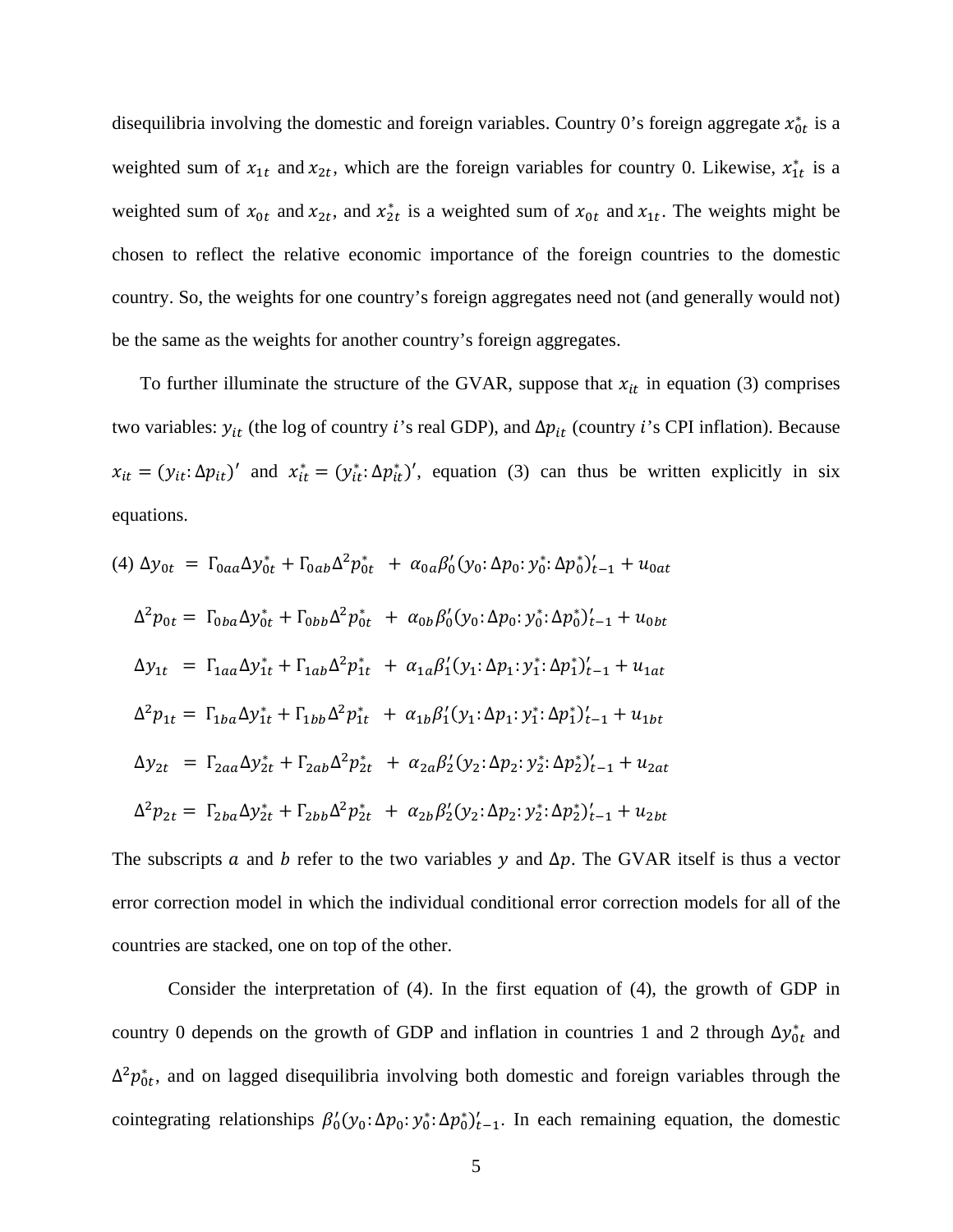variable likewise depends on the foreign variables through the change in their contemporaneous aggregates and through the error correction terms.

Some potential cointegrating relationships include the following: domestic and foreign GDP are cointegrated; domestic GDP is cointegrated with domestic inflation; domestic GDP is stationary, or is trend-stationary if a trend is included in the cointegrating space; domestic and foreign inflation are cointegrated; and domestic inflation is stationary. Even in this simple twovariable example, many long-run relationships are possible. Yet more (and more complicated) long-run relationships may exist in multivariate settings such as the GVAR in DdPS, described below.

While the prototypical GVAR in (4) has a remarkable simplicity of structure, it still shows how domestic and foreign variables may influence each other through multiple channels, and in both the short run and the long run. As (4) illustrates, a GVAR provides a versatile structure for characterizing multiple international linkages for a standardized economically appealing choice of variables with a systematic and flexible treatment of long-run and short-run properties through cointegration analysis and vector error correction modeling.

In practice, GVARs have many potential uses, such as private-firm policy regarding risk, banking supervision and regulation, central bank policy, and forecasting; cf. Pesaran, Schuermann, and Weiner (2004), Dées, di Mauro, Pesaran, and Smith (2007), and Pesaran, Schuermann, and Smith (2009). In some of these situations, strong exogeneity, super exogeneity, or both may be required for valid analysis; see Ericsson, Hendry, and Mizon (1998) and Ericsson (2012).

#### *The GVAR in DdPS*

To provide a sense of the empirical aspects involved in modeling a global vector autoregression,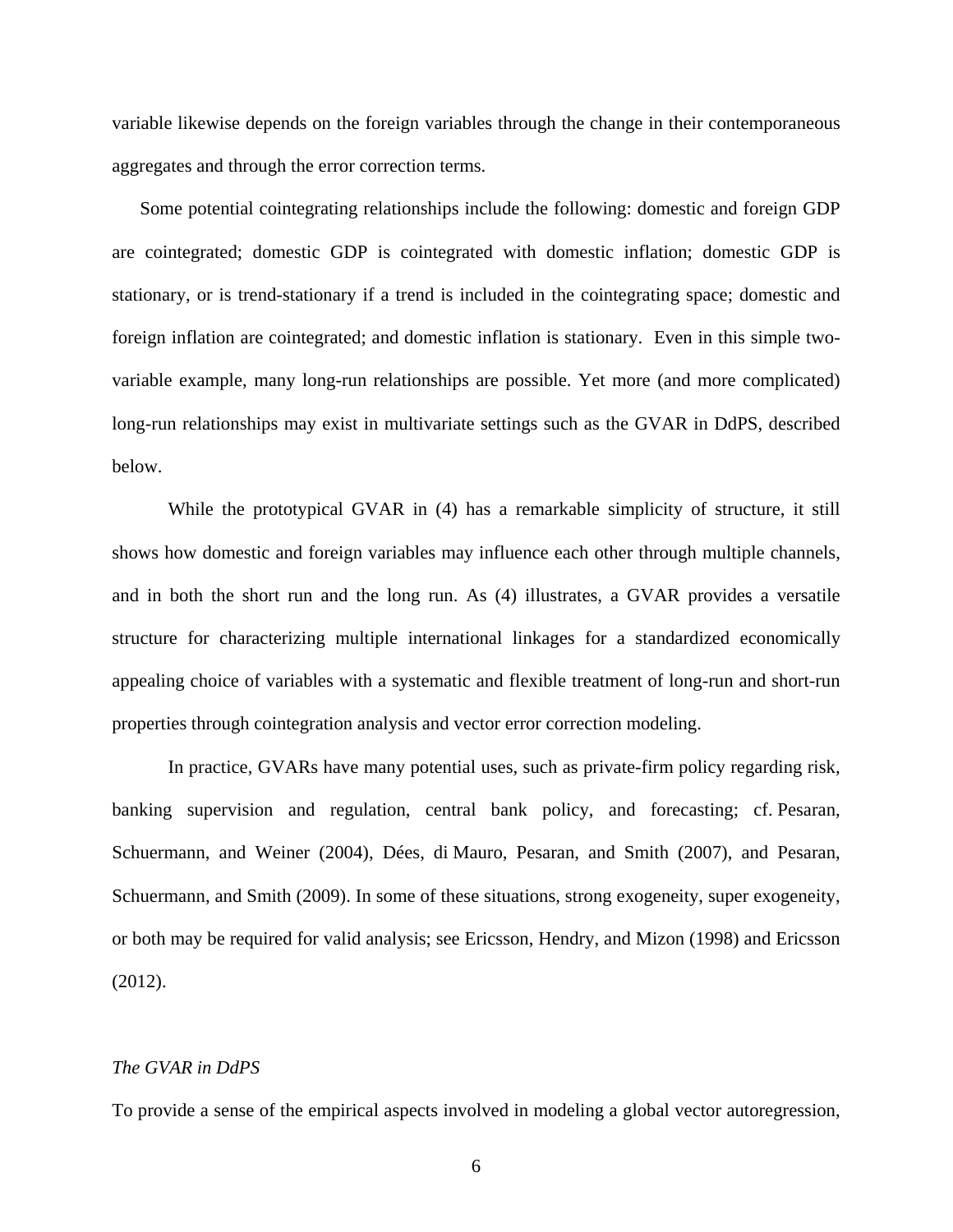consider the GVAR in DdPS.

The set of domestic variables  $x_{it}$  is as follows (with a few exceptions for specific countries, as noted in DdPS): real GDP ( $y_{it}$ ), CPI inflation ( $\Delta p_{it}$ ), real equity prices ( $eq_{it}$ ), the real exchange rate ( $ep_{it}$ ), the short-term interest rate ( $r_{it}$ ), and the long-term interest rate ( $lr_{it}$ ). DdPS focus on 25 countries plus one region (the euro area); see DdPS for details. For convenience, both countries and regions are referred to as "countries" below. The country-specific aggregated foreign variables  $(x_{it}^*)$  are constructed from the full set of domestic variables across all countries, using fixed trade weights.

The VARX\* for each country initially has two lags on domestic variables and on the foreign aggregates. In some instances, however, shorter lags are selected, based on standard information criteria. Also, the VARX\* includes a global variable (oil prices) and deterministic variables (an intercept and trend).

Cointegration in the VARX\* is tested, following the procedure in Harbo, Johansen, Nielsen, and Rahbek (1998) and using critical values from MacKinnon, Haug, and Michelis (1999); see also Johansen (1992, 1995) and Juselius (2006). The number of cointegrating vectors may differ from country to country. In the conditional error correction model, the country's cointegrating vectors are written in their reduced form, i.e., with  $\beta'_i$  beginning with an identity matrix.

The data are quarterly, mainly taken from the IMF's *International Financial Statistics*; see DdPS. Estimation is typically over 1979Q4–2003Q4 ( $T = 97$ ). This GVAR from DdPS provides the empirical illustration examined below.

#### **Impulse Indicator Saturation**

This section describes the procedure called impulse indicator saturation, which the subsequent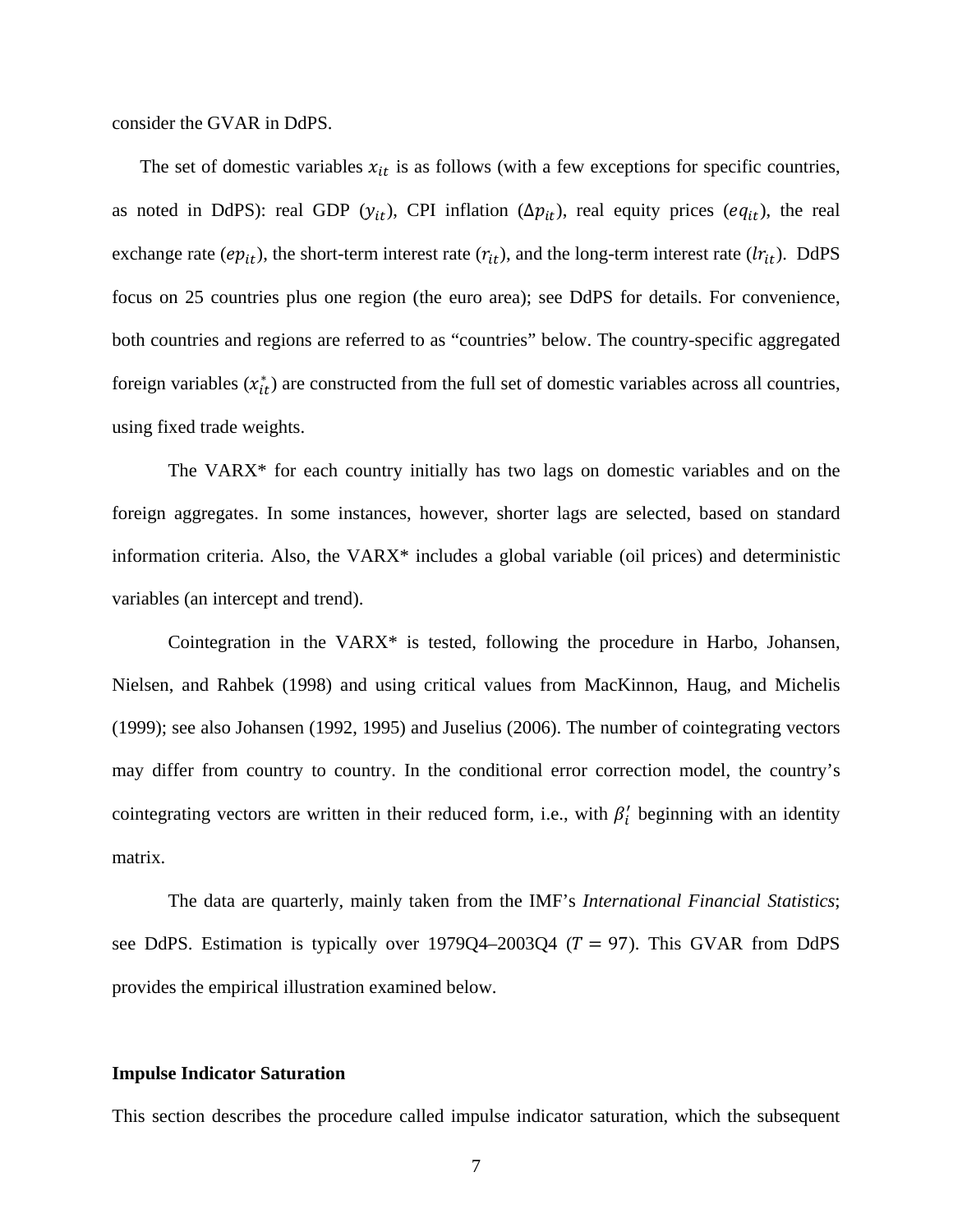section uses to test parameter constancy of the GVAR in DdPS.

Impulse indicator saturation (IIS) uses zero–one impulse indicator dummies to analyze properties of a model. There are  $T$  such dummies, one for each observation in the sample. While inclusion of all  *dummies in an estimated model is infeasible, blocks of dummies can be* included; and that insight provides the basis for IIS. A simple example with two equal-sized blocks motivates the generic approach in IIS. See Hendry, Johansen, and Santos (2008), Johansen and Nielsen (2009), and Hendry and Santos (2010) for further discussion and recent developments.

Imagine estimating a model specification such as the GVAR in (4) in three steps. First, estimate that model, including impulse indicator dummies for the first half of the sample. That estimation is equivalent to estimating the model over the second half of the sample, ignoring the first half. Drop all statistically insignificant impulse indicator dummies and retain the statistically significant dummies. Second, repeat this process, but start by including impulse indicator dummies for the second half of the sample; and retain the statistically significant ones. Third, reestimate the original model, including all dummies retained in the two block searches; and select the statistically significant dummies from that combined set. Hendry, Johansen, and Santos (2008) and Johansen and Nielsen (2009) have shown that, under the null hypothesis of correct specification, the fraction of impulse indicator dummies retained is roughly  $\alpha T$ , where  $\alpha$  is the target size. For instance, if  $T = 100$  and the target size is 1%, then (on average) only one impulse indicator dummy is retained when the model is correctly specified.

If the model is mis-specified such that its implied coefficients are nonconstant over time, IIS has power to detect that nonconstancy. See Hendry and Santos (2010, Section 4) for an example. Interestingly, the residuals of the estimated model *without* any impulse indicator dummies need not lie outside their estimated 95% confidence region, even with a statistically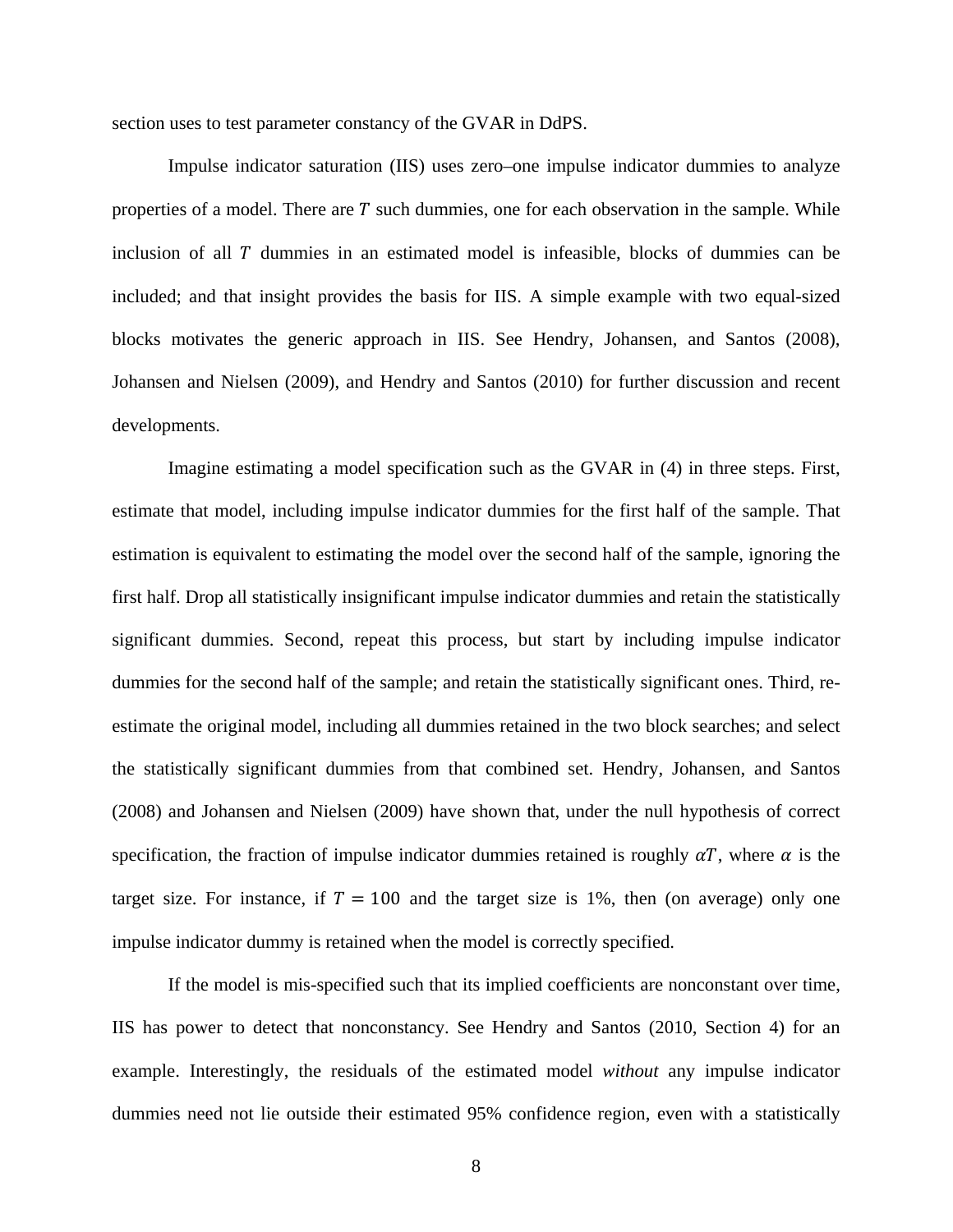and economically large break in the underlying parameters of the data generation process. Also, the IIS procedure can have high power to detect the break, even though the nature of the break was not utilized in the procedure itself.

In practice, IIS in the Autometrics routine of Doornik and Hendry's (2009) OxMetrics utilizes many blocks, and the partitioning of the sample into blocks may vary over iterations of searches; see also Hendry and Krolzig (1999, 2001, 2005), Hoover and Perez (1999, 2004), and Krolzig and Hendry (2001). IIS is a statistically valid procedure for integrated, cointegrated data; see Johansen and Nielsen (2009). IIS can also serve as a diagnostic statistic for many forms of mis-specification.

Many existing procedures can be interpreted as "special cases" of IIS in that they represent particular algorithmic implementations of IIS. Such special cases include recursive estimation, rolling regression, the Chow (1960) predictive failure statistic (including the 1-step, breakpoint, and forecast versions implemented in OxMetrics), the Andrews (1993) unknown breakpoint test, the Bai and Perron (1998) multiple breakpoint test, intercept correction (in forecasting), and robust estimation. IIS thus provides a general and generic procedure for analyzing a model's constancy, allowing for an unknown number of structural breaks occurring at unknown times with unknown duration and magnitude anywhere in the sample.

Algorithmically, IIS also solves the problem of having more regressors than observations by testing and selecting over blocks of variables. That block approach permits testing the aggregation assumption implied by the use of foreign aggregates in the GVAR; see Ericsson (2012) for a discussion of the underlying theory and for implementation in Autometrics.

#### **Evaluation of DdPS's GVAR with IIS**

This section implements the parameter constancy test associated with impulse indicator

9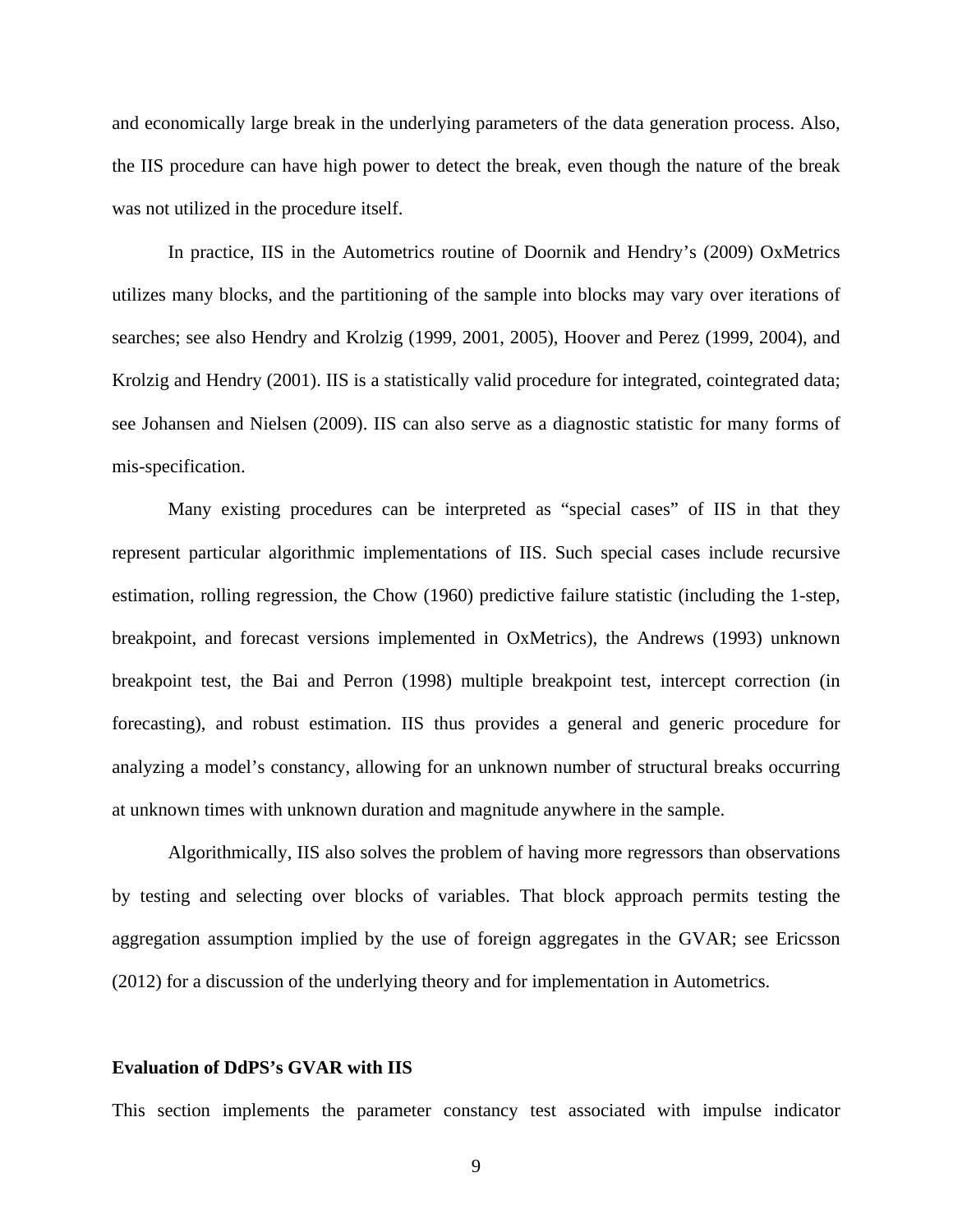saturation, using the GVAR in DdPS to illustrate. Tests on individual equations and on countryspecific subsystems are both feasible. Specifically, the subsystem for a given country is unrestricted (either as an unrestricted VARX\*, or as an unrestricted cointegrated VARX\* conditional on the subsystem estimate of  $\beta_i$ , so OLS estimation equation by equation is maximum likelihood estimation of the subsystem VARX\* model. Valid omitted-variables test statistics can be calculated either on the VARX\* as a subsystem, or on the individual equations of the VARX\*. These two approaches may imply different alternative hypotheses, even while the null hypothesis is the same. This section discusses these test statistics for the equation-byequation approach for the cointegrated VARX\*; Ericsson (2012) and Ericsson and Reisman (2012) examine *inter alia* the IIS test statistics for the subsystem approach.

The first subsection discusses the IIS test results, focusing in detail on selected equations for the United States, Japan, Sweden, and Brazil. The second subsection compares these results with those reported in DdPS, and it discusses various implications and extensions.

#### *Selected Highlights*

To illustrate the use of impulse indicator saturation, Table 1 reports results from IIS at the 0.1% target level for four selected equations: for U.S. output, for Japanese output, for the Swedish real exchange rate, and for Brazilian inflation. This table lists the  $F$ -statistics for the significance of the retained impulse indicator dummies, the associated  $p$ -values, and the dates of the retained impulse indicator dummies.

Parameter constancy is rejected by IIS in all four equations. In the first three equations, the retained impulse indicator dummies reflect known historical events associated with major changes in the behavior of the variable being modeled. In the equation for U.S. output, IIS retains impulse indicator dummies for 1980Q2 and 1982Q1, reflecting the fall of U.S. output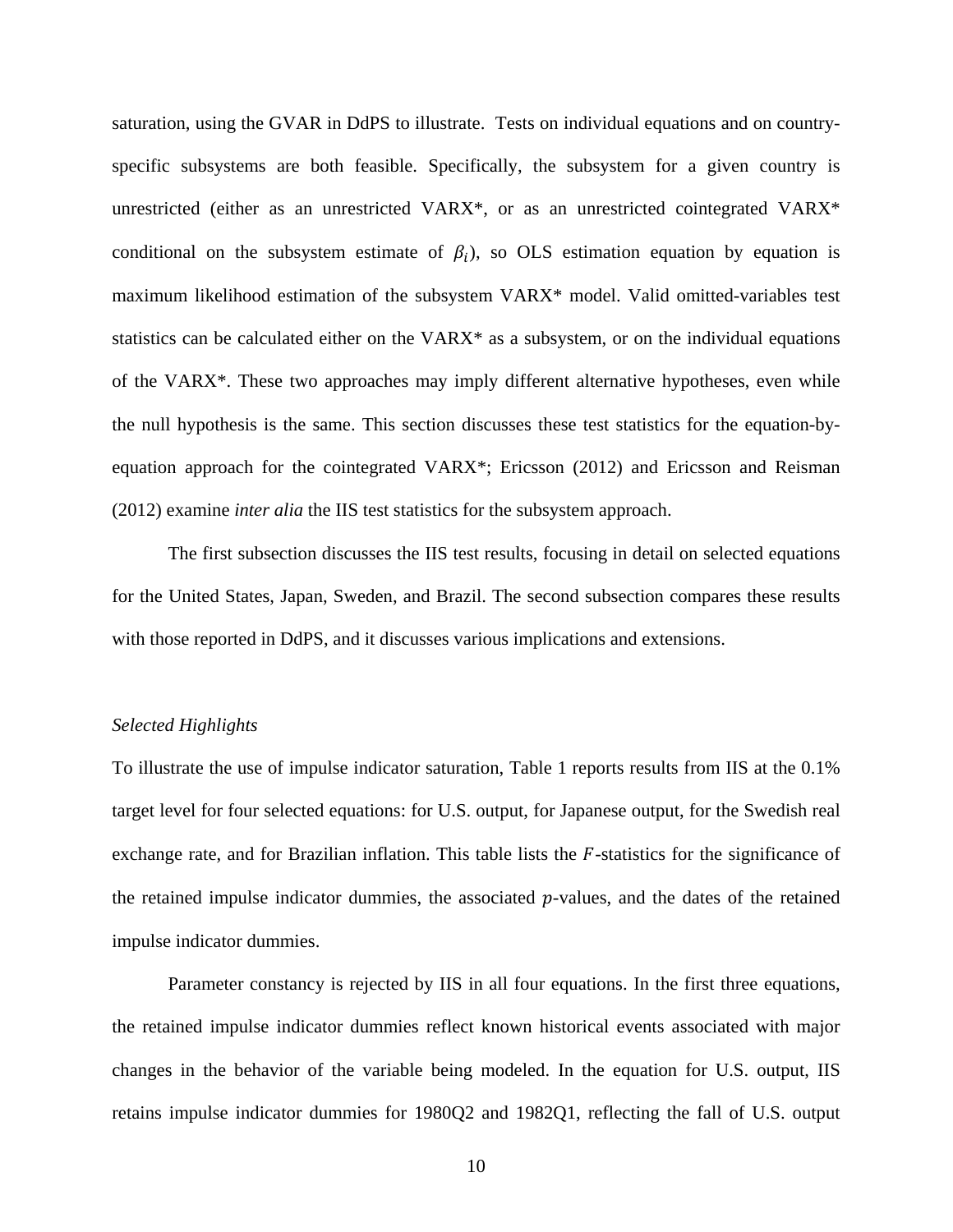growth after the second OPEC oil price increase and tightening of U.S. monetary policy. In the equation for Japanese output, IIS retains an impulse indicator dummy for 1989Q2, which marks the beginning of decades-long lower growth in Japan. In the equation for the Swedish real exchange rate, IIS retains an impulse indicator dummy for 1982Q4, which captures a 15.9% devaluation of the Swedish krona on October 8, 1982.

IIS for the fourth equation—of Brazilian inflation—is particularly revealing. IIS detects 14 dummies—all prior to 1995—with an  $F$ -statistic of 75.1 for the significance of those dummies. As is evident from Figure 1, Brazilian inflation changed its behavior radically after 1994, resulting in historically very low inflation rates and much less variability, and in line with marked changes in government policies. Economically and statistically, IIS for this equation implies that a VARX\* model is inadequate to capture the essential features of Brazilian inflation.

Table 1 reports results for four of the 134 equations in DdPS's GVAR. Impulse indicator dummies are found at the 0.1% target level in 99 of those 134 equations—over two thirds of them; see Ericsson and Reisman (2012). That result is particularly impressive because the target level is 0.1% and the sample size is 97, implying an only one-in-ten probability of retaining an impulse indicator dummy in a given equation by chance.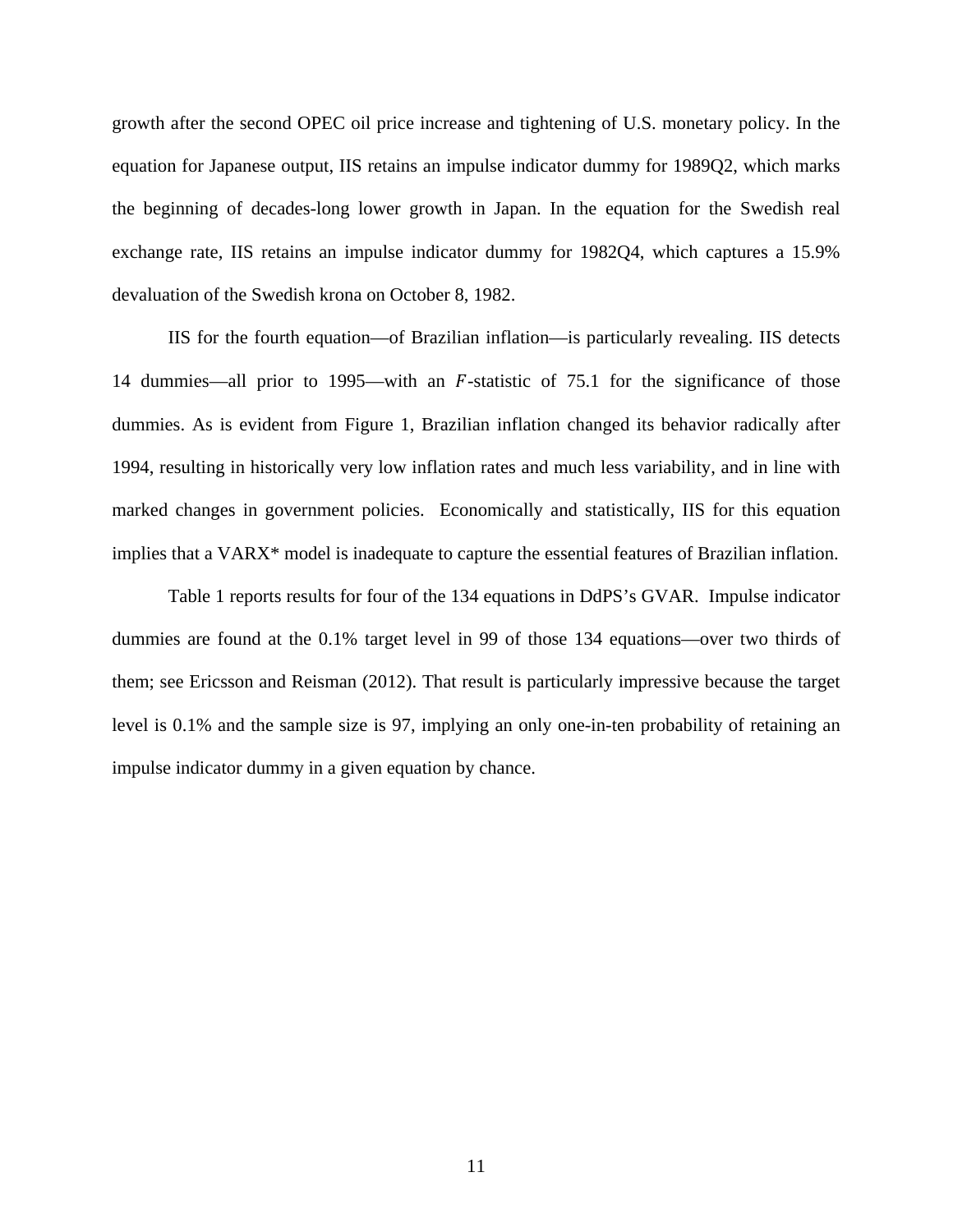## **TABLE 1**

## **Impulse Indicator Saturation at the 0.1% Target Level for Certain Equations for the**

| Country<br>and<br>Dependent<br>variable | F-statistic<br>$[p$ -value]<br>df.<br>Impulse dates |
|-----------------------------------------|-----------------------------------------------------|
| United<br><b>States</b><br>$\Delta y$   | $9.50**$<br>[0.0002]<br>F(2, 80)<br>1980Q2, 1982Q1  |
| Japan<br>$\Delta y$                     | $13.1**$<br>[0.0005]<br>F(1, 85)<br>1989Q2          |
| Sweden<br>$\Delta ep$                   | $12.1**$<br>[0.0008]<br>F(1, 80)<br>1982Q4          |
| <b>Brazil</b><br>$\Delta^2 p$           | $75.1**$<br>[0.0000]<br>F(14, 71)<br>14 dummies     |

**United States, Japan, Sweden, and Brazil.** 

Notes. The four entries within a given block of numbers are  $(i)$  the  $F$ -statistic for the significance of the retained impulse indicator dummies, (ii) the tail probability associated with that value of the  $F$ -statistic (in square brackets), (iii) the degrees of freedom (d.f.) for the  $F$ statistic (in parentheses), and (iv) the dates of the retained impulse indicator dummies or (for Brazil) the number of retained impulse indicator dummies. The two superscript asterisks \*\* on the  $F$ -statistics denote significance at the 1% level.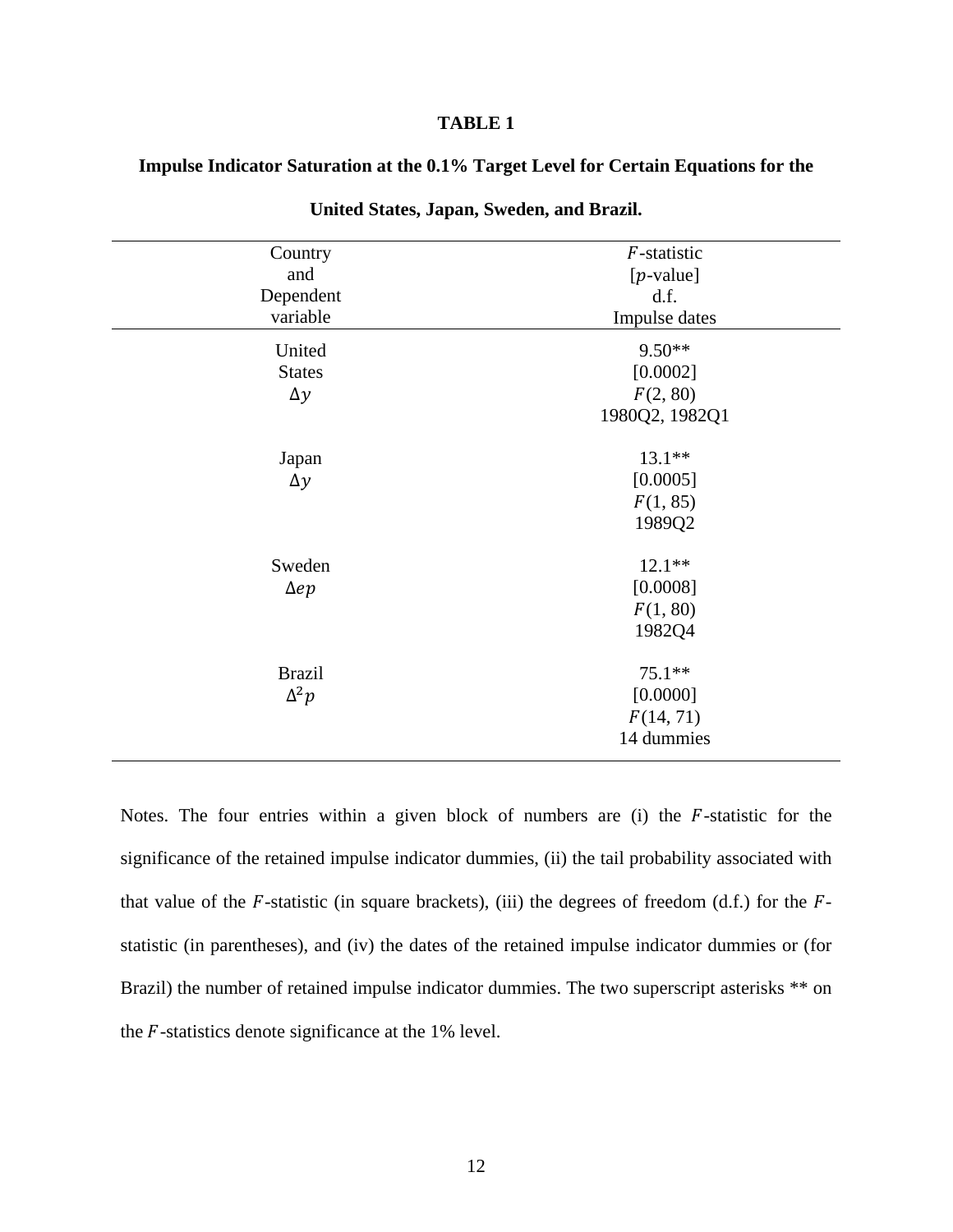

**Figure 1. The Quarterly Inflation Rate in Brazil (** $\Delta p_{\text{Brazil}}$ **), as a fraction.** 

## *Remarks*

Several implications follow directly from the rejections described above. First, DdPS (Table V) evaluate their GVAR using tests for structural breaks and find little evidence of misspecification. DdPS's results contrast with the evidence from IIS. The explanation of these differences lies in the tests employed. For evaluating parameter constancy, impulse indicator saturation may have more power than the structural break tests in DdPS for the range of relevant alternatives, particularly for breaks near the ends of the sample. Hence, the results above represent new information about the GVAR's properties; and they need not be related to other diagnostic tests such as those for residual autocorrelation. Equally, the rejections from IIS are unsurprising in that IIS was not incorporated as a design criterion in the building of DdPS's GVAR; see Hendry (1987) on the role of design criteria in model construction.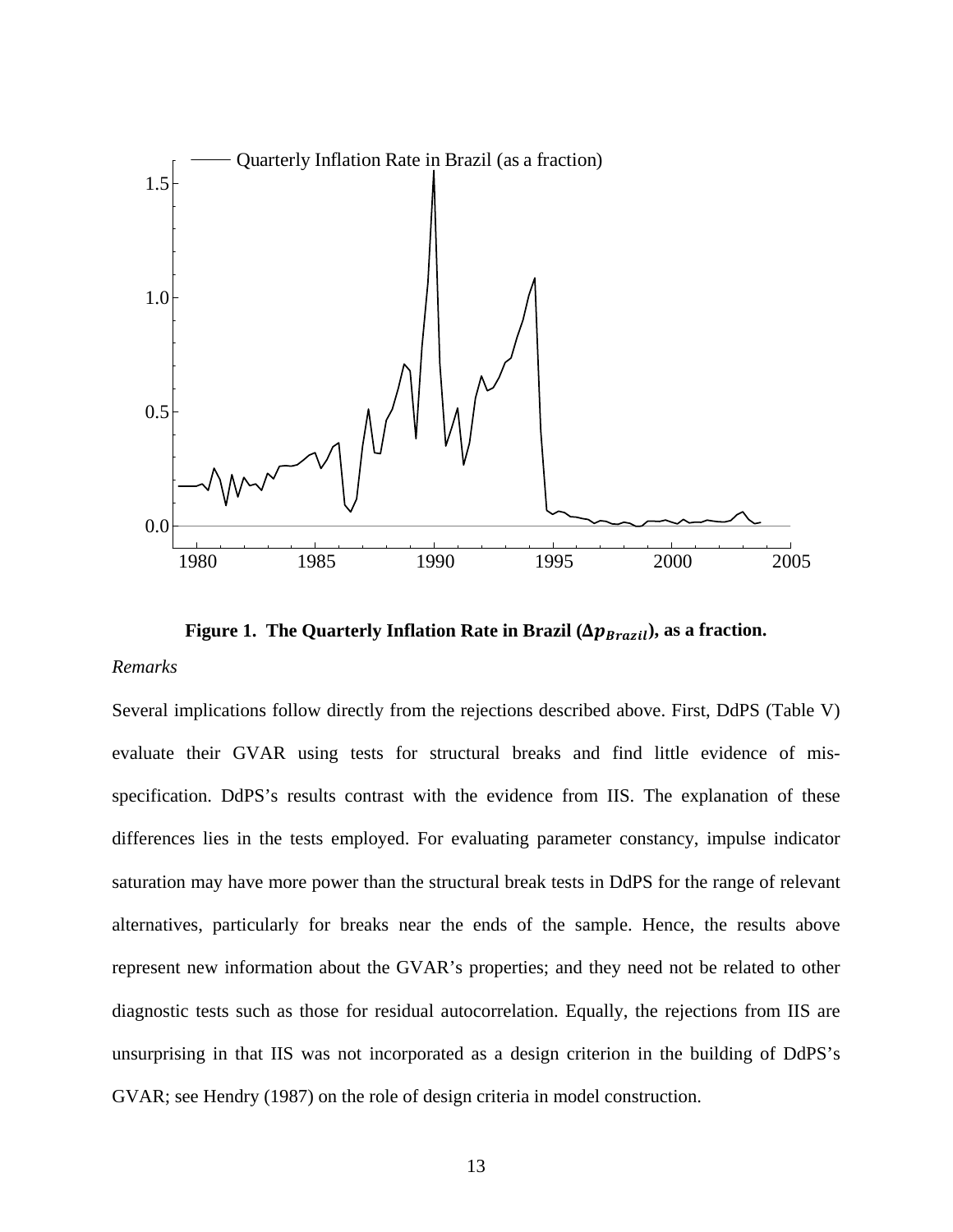Second, rejection of a given null hypothesis does not imply the alternative hypothesis. For instance, the IIS test of parameter constancy may reject because of omitted-variable bias due to improper data aggregation and changing data moments. More generally, the presence of retained impulse indicator dummies may have any of a number of possible implications for modeling. It may be appropriate to simply include the retained impulse indicator dummies, as in the equation for the Swedish real exchange rate, where the dummy captures information beyond the scope of the model's structure. Or, one might add economic variables that the impulse indicator dummies proxy, as perhaps is the case for U.S. and Japanese output. Or, one might treat the presence of the impulse indicator dummies as evidence for a much more fundamental sort of mis-specification being present in the model, as with the equation for Brazilian inflation.

Third, while the large number of rejections by IIS in DdPS's GVAR may be discouraging at first blush, they are also encouraging because they imply substantial potential for model improvement; and they may provide some guidance in finding a better-specified model. Some of the test statistics above indicate clear directions for model redesign, as with impulse indicator saturation of the equation for  $\Delta ep_{Sweden}$  detecting 1982Q4. This modeling approach is consistent with a progressive research strategy; see Hendry (1987), White (1990), and Doornik (2008) *inter alia*.

Fourth, and relatedly, IIS in conjunction with automatic model selection may be used constructively in model building. In particular, Castle, Fawcett, and Hendry (2009), Choi and Varian (2012), and Castle and Hendry (2010) show how automatic model selection among a plethora of variables can improve nowcasting of important economic time series.

Fifth, inclusion of impulse indicator dummies can and does have significant consequences for the rest of the model's coefficients—economically, as well as statistically and numerically; see Ericsson (2012).

14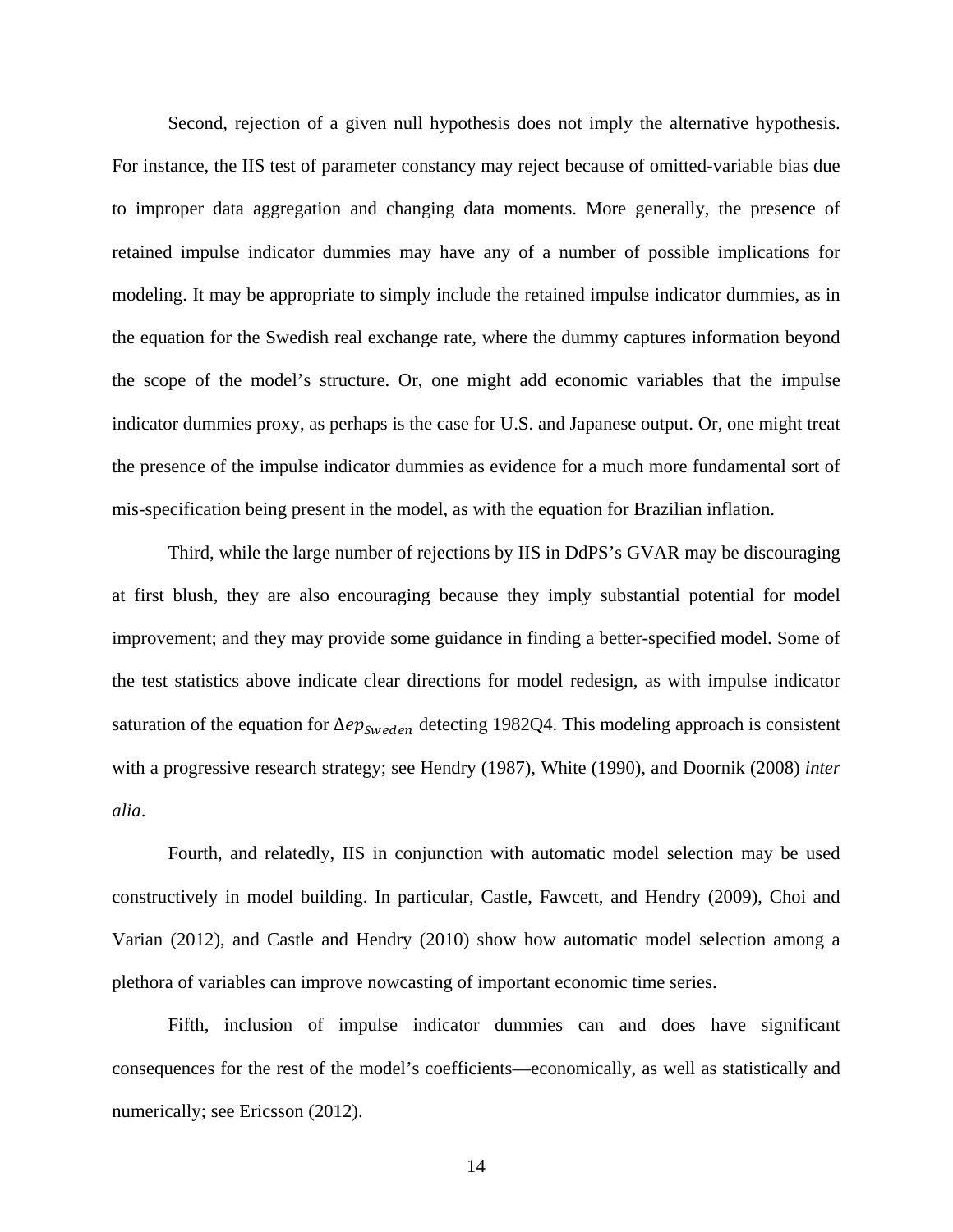Sixth, impulse indicator saturation can be applied to *any* empirical model to assess parameter constancy and model specification of that model. Given the central and substantive roles of invariance and constancy in economic model interpretation, forecasting, and policy analysis, IIS would be of particular interest to apply to dynamic stochastic general equilibrium (DSGE) models, new Keynesian Phillips curve models, Markov switching models, and statistical time series models *inter alia*. For DSGE models in particular, see the analysis in Edge and Gürkaynak (2010); and note Erceg, Guerrieri, and Gust (2006), Smets and Wouters (2007), and Erceg and Lindé (2010).

Finally, discovering test rejections for a given equation has no implications for the properties of a well-specified equation. For instance, the latter may have constant parameters, even though the former does not.

#### **Conclusions**

A global vector autoregression is an ingenious structure for capturing international linkages between country- or region-specific error correction models. A GVAR is a versatile structure for characterizing international macroeconomic and financial linkages through multiple channels; it embodies a standardized economically appealing choice of variables for each country or region; it treats long-run properties through cointegration analysis in a systematic fashion; and it permits flexible dynamic specification through vector error correction modeling. The current paper reexamines the empirical underpinnings for GVARs, focusing on tests of parameter constancy that use impulse indicator saturation. Recent developments in computer-automated model selection allow implementation of impulse indicator saturation, even though historically IIS would have been viewed as infeasible. Empirical results from impulse indicator saturation show scope for improving the GVAR in DdPS and suggest directions to pursue for doing so.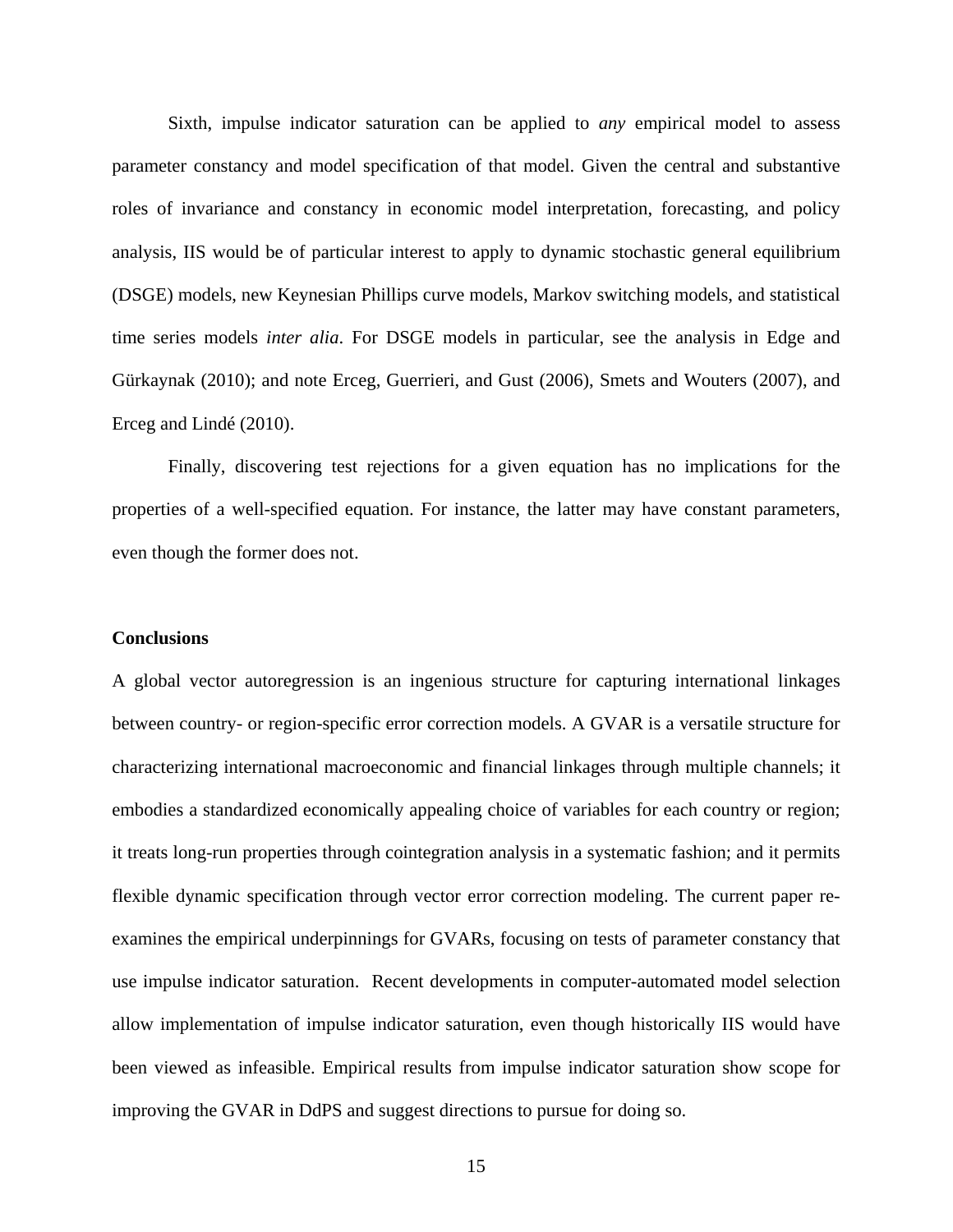## **References**

- Andrews, D. W. K. (1993) "Tests for Parameter Instability and Structural Change with Unknown Change Point", *Econometrica*, 61, 4, 821–856.
- Bai, J., and P. Perron (1998) "Estimating and Testing Linear Models with Multiple Structural Changes", *Econometrica*, 66, 1, 47–78.
- Castle, J. L., N. W. P. Fawcett, and D. F. Hendry (2009) "Nowcasting Is Not Just Contemporaneous Forecasting", *National Institute Economic Review*, 210, October, 71–89.
- Castle, J. L., and D. F. Hendry (2010) "Nowcasting from Disaggregates in the Face of Location Shifts", *Journal of Forecasting*, 29, 1–2, 200–214.
- Castrén, O., S. Dées, and F. Zaher (2010) "Stress-testing Euro Area Corporate Default Probabilities Using a Global Macroeconomic Model", *Journal of Financial Stability*, 6, 2, 64– 78.
- Choi, H., and H. Varian (2012) "Predicting the Present with Google Trends" , *Economic Record*, 88, s1, 2–9.
- Chow, G. C. (1960) "Tests of Equality Between Sets of Coefficients in Two Linear Regressions", *Econometrica*, 28, 3, 591–605.
- Chudik, A., and M. H. Pesaran (2011) "Infinite-dimensional VARs and Factor Models", *Journal of Econometrics*, 163, 1, 4–22.
- Clements, M. P., and D. F. Hendry (1998) *Forecasting Economic Time Series*, Cambridge University Press, Cambridge.
- Clements, M. P., and D. F. Hendry (1999) *Forecasting Non-stationary Economic Time Series*, MIT Press, Cambridge.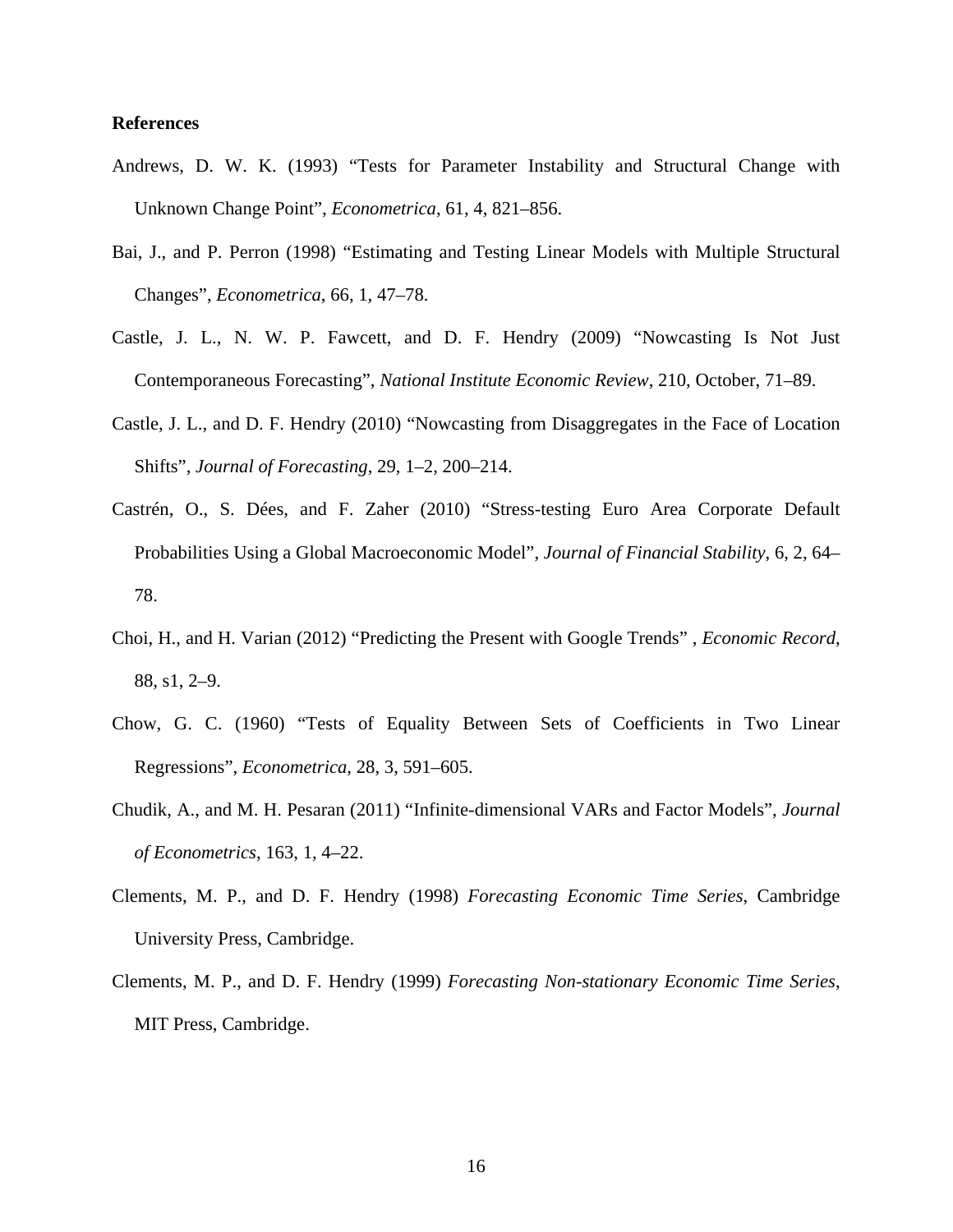- Clements, M. P., and D. F. Hendry (2002) "Explaining Forecast Failure in Macroeconomics", Chapter 23 in M. P. Clements and D. F. Hendry (eds.) *A Companion to Economic Forecasting*, Blackwell Publishers, Oxford, 539–571.
- Dées, S., S. Holly, M. H. Pesaran, and L. V. Smith (2007) "Long Run Macroeconomic Relations in the Global Economy", *Economics: The Open-Access, Open-Assessment E-Journal*, 1, 2007-3, 1–57.
- Dées, S., F. di Mauro, M. H. Pesaran, and L. V. Smith (2007) "Exploring the International Linkages of the Euro Area: A Global VAR Analysis", *Journal of Applied Econometrics*, 22, 1, 1–38.
- Doornik, J. A. (2008) "Encompassing and Automatic Model Selection", *Oxford Bulletin of Economics and Statistics*, 70, supplement, 915–925.
- Doornik, J. A. (2009) "Autometrics", Chapter 4 in J. L. Castle and N. Shephard (eds.) *The Methodology and Practice of Econometrics: A Festschrift in Honour of David F. Hendry*, Oxford University Press, Oxford, 88–121.
- Doornik, J. A., and D. F. Hendry (2009) *PcGive 13*, Timberlake Consultants Press, London (3 volumes).
- Edge, R. M., and R. S. Gürkaynak (2010) "How Useful Are Estimated DSGE Model Forecasts for Central Bankers?", *Brookings Papers on Economic Activity*, 2010, Fall, 209–244 (with comments and discussion).
- Erceg, C. J., L. Guerrieri, and C. Gust (2006) "SIGMA: A New Open Economy Model for Policy Analysis", *International Journal of Central Banking*, 2, 1, 1–50.
- Erceg, C. J., and J. Lindé (2010) "Asymmetric Shocks in a Currency Union with Monetary and Fiscal Handcuffs", International Finance Discussion Paper No. 1012, Board of Governors of the Federal Reserve System, Washington, D.C., December.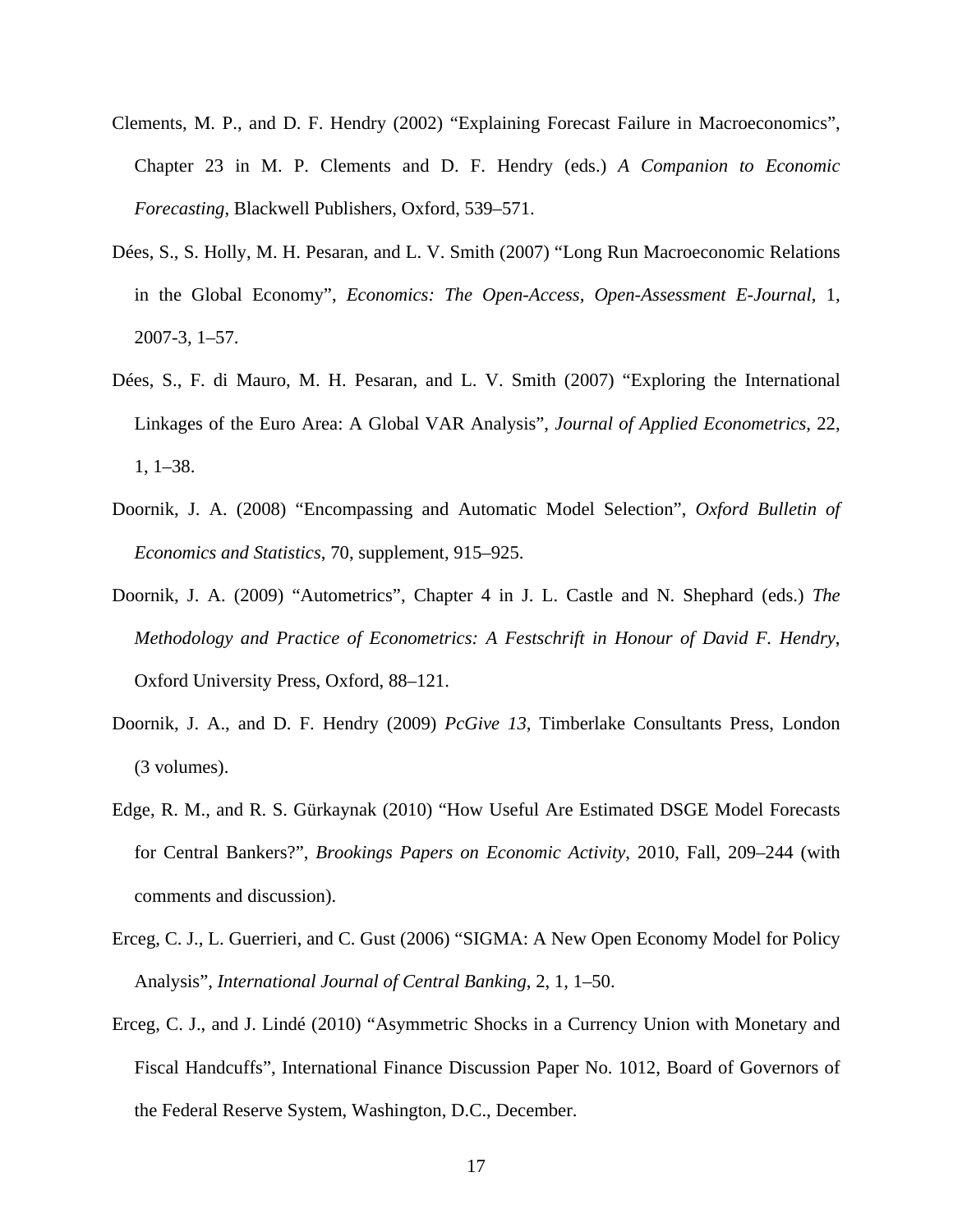- Ericsson, N. R. (2012) "Improving Global Vector Autoregressions", International Finance Discussion Paper, Board of Governors of the Federal Reserve System, Washington, D.C., in preparation.
- Ericsson, N. R., D. F. Hendry, and G. E. Mizon (1998) "Exogeneity, Cointegration, and Economic Policy Analysis", *Journal of Business and Economic Statistics*, 16, 4, 370–387.
- Ericsson, N. R., and E. L. Reisman (2012) "Evaluating Global Vector Autoregressions", International Finance Discussion Paper, Board of Governors of the Federal Reserve System, Washington, D.C., in preparation.
- Garratt, A., K. Lee, M. H. Pesaran, and Y. Shin (2006) *Global and National Macroeconometric Modelling: A Long-Run Structural Approach*, Oxford University Press, Oxford.
- Harbo, I., S. Johansen, B. Nielsen, and A. Rahbek (1998) "Asymptotic Inference on Cointegrating Rank in Partial Systems", *Journal of Business and Economic Statistics*, 16, 4, 388–399.
- Hendry, D. F. (1987) "Econometric Methodology: A Personal Perspective", Chapter 10 in T. F. Bewley (ed.) *Advances in Econometrics: Fifth World Congress*, Volume 2, Cambridge University Press, Cambridge, 29–48.
- Hendry, D. F. (2006) "Robustifying Forecasts from Equilibrium-correction Systems", *Journal of Econometrics*, 135, 1–2, 399–426.
- Hendry, D. F., S. Johansen, and C. Santos (2008) "Automatic Selection of Indicators in a Fully Saturated Regression", *Computational Statistics*, 23, 2, 317–335, 337–339.
- Hendry, D. F., and H.-M. Krolzig (1999) "Improving on 'Data Mining Reconsidered' by K. D. Hoover and S. J. Perez", *Econometrics Journal*, 2, 2, 202–219.
- Hendry, D. F., and H.-M. Krolzig (2001) *Automatic Econometric Model Selection Using PcGets 1.0*, Timberlake Consultants Press, London.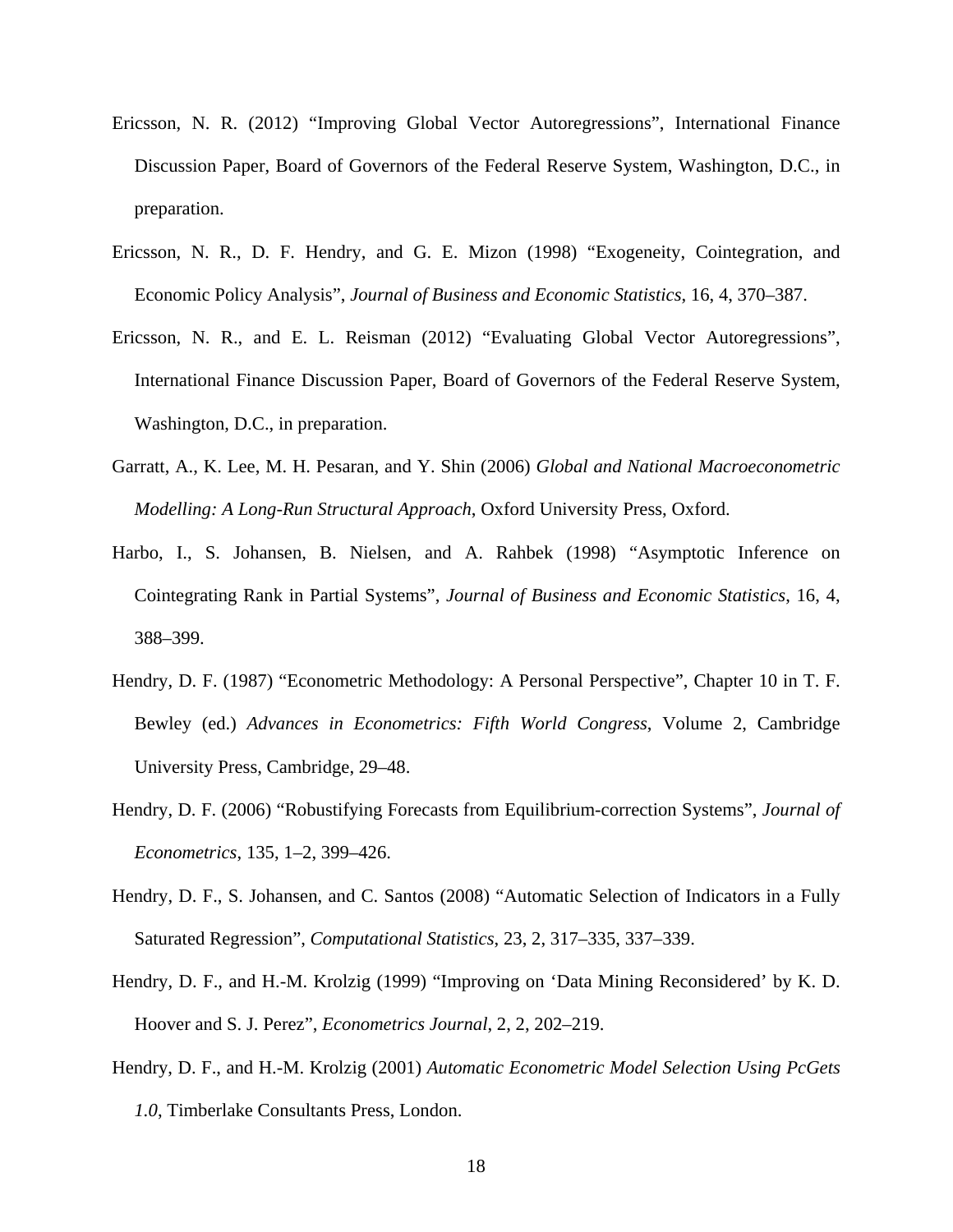- Hendry, D. F., and H.-M. Krolzig (2005) "The Properties of Automatic *Gets* Modelling", *Economic Journal*, 115, 502, C32–C61.
- Hendry, D. F., and C. Santos (2010) "An Automatic Test of Super Exogeneity", Chapter 12 in T. Bollerslev, J. R. Russell, and M. W. Watson (eds.) *Volatility and Time Series Econometrics: Essays in Honor of Robert F. Engle*, Oxford University Press, Oxford, 164– 193.
- Hieberta, P., and I. Vansteenkiste (2009) "International Trade, Technological Shocks and Spillovers in the Labour Market: A GVAR Analysis of the US Manufacturing Sector", *Applied Economics*, 42, 24, 3045–3066.
- Hoover, K. D., and S. J. Perez (1999) "Data Mining Reconsidered: Encompassing and the General-to-specific Approach to Specification Search", *Econometrics Journal*, 2, 2, 167–191 (with discussion).
- Hoover, K. D., and S. J. Perez (2004) "Truth and Robustness in Cross-country Growth Regressions", *Oxford Bulletin of Economics and Statistics*, 66, 5, 765–798.
- Johansen, S. (1992) "Cointegration in Partial Systems and the Efficiency of Single-equation Analysis", *Journal of Econometrics*, 52, 3, 389–402.
- Johansen, S. (1995) *Likelihood-based Inference in Cointegrated Vector Autoregressive Models*, Oxford University Press, Oxford.
- Johansen, S., and B. Nielsen (2009) "An Analysis of the Indicator Saturation Estimator as a Robust Regression Estimator", Chapter 1 in J. L. Castle and N. Shephard (eds.) *The Methodology and Practice of Econometrics: A Festschrift in Honour of David F. Hendry*, Oxford University Press, Oxford, 1–36.
- Juselius, K. (1992) "Domestic and Foreign Effects on Prices in an Open Economy: The Case of Denmark", *Journal of Policy Modeling,* 14, 4, 401–428.